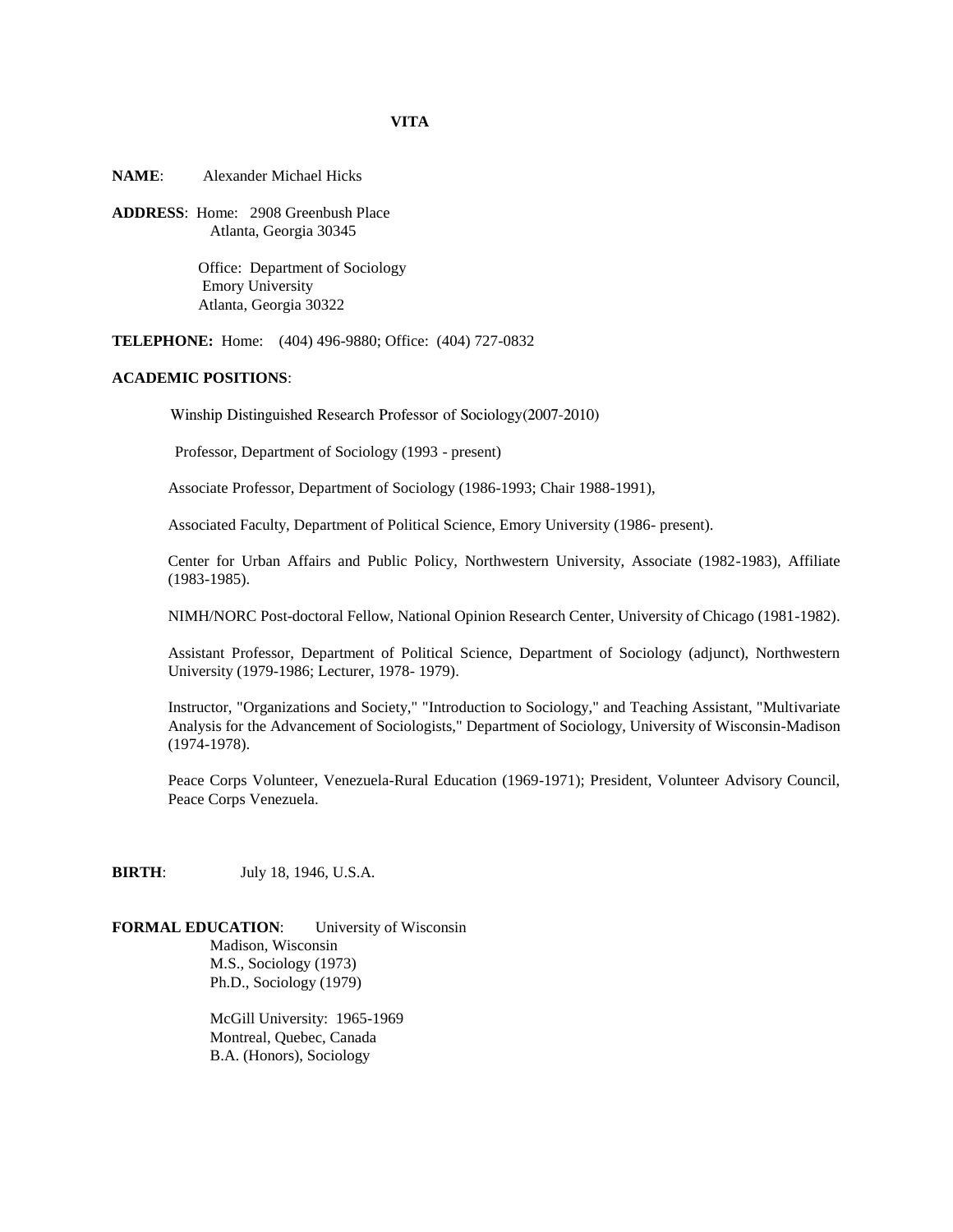# **HONORS AND AWARDS**:

Winship Distinguished Research Professor (2007-2010)

Selected for list of "Great Scholars, Rreat Work." Emory University (Provost's office, December 2006)

"Varieties of Welfare Capitalism," *Socio-Economic Review* 1.(January, 2003) pp. 27-62 selected as one of "100 seminal

papers from Oxford Journals, 1906-2006" (http://www.oxfordjournals.org/news/centenary)

 Luebbert Award, Comparative Politics Section, American Political Science Association, for best book on comparative politics, 1998-99, for *Social Democracy and Welfare Capitalism*: *A Century of Income Security Politics*.

Participant and Research Grant Recipient, Gustafson Faculty Seminar, Spring, 2002

Participant and Travel Grant, Halle Faculty Seminar, Spring, 1999.

Participant, Luce Faculty Seminar, Spring, 1993.

Grant from Swedish Information Service for participation in Conference on "Where is Sweden Headed?" November 8-9, 1991.

ASA/NSF "Problems of the Discipline" grant of \$1500 for work on The Comparative Political Economy of the Welfare State: New Methodologies and Approaches (with Thomas Janoski, Department of Sociology, Duke University).

Grant from "Welfare State" section of International Sociological Association for attendance at conference on "The Welfare State in Transition," Bergen, Norway, August 23-26, 1989.

Grant for attendance at conference on "Political Order, Processes and Welfare", Mannheim, Federal Republic of German, March 21-26, 1988.

"Theodore Lowi" Article Award of the Policy Studies Organization for "Governmental Redistribution in Rich Capitalist Democracies" as the outstanding article published in 1984-85 in the Policy Studies Journal (see Publications below)

NIMH Traineeship, Social Organization Training Program, Department of Sociology, University of Wisconsin (1973-1976)

Ford Foundation Graduate Traineeship (1972-1973)

National Science Foundation Fellowship (1971-1972)

Citations: over 900.in Social Science Citation Index (over 1600 in Google Schoalr)

See "Invited Lectures/Seminars" below

### **AREAS OF SPECIALIZATION**:

Political Sociology and Political Economy of Industrial Societies (**Comparative** American, Policy) Methodology, Statistics and Philosophy of Social Science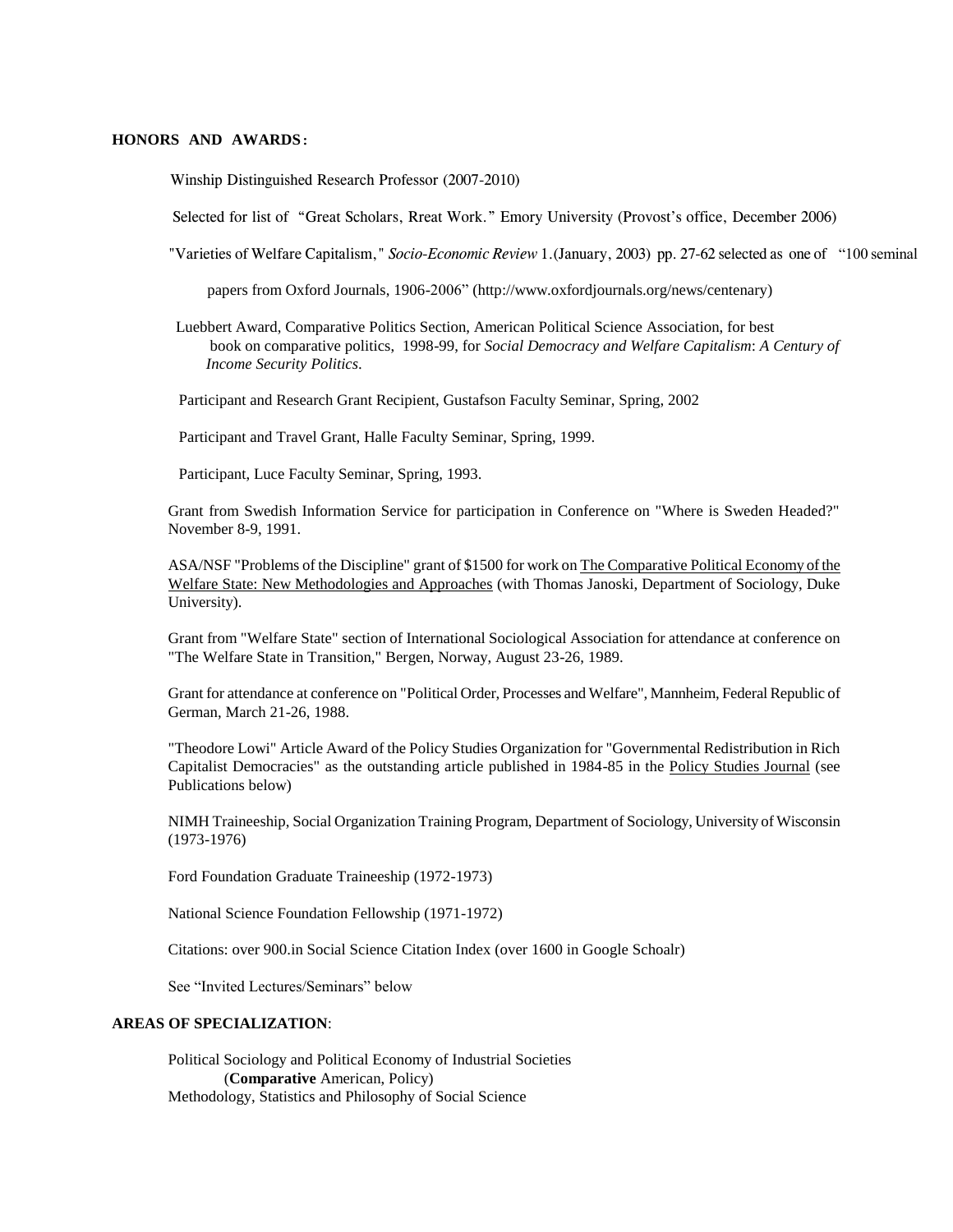Comparative Politics (General, Methods, Advanced Industrial Western Europe, Policy, Political Economy) Sociology of Culture (General, Ideology, Literature, Film)

### **INVITED LECTURES/SEMINARS AT OTHER INSTITUTIONS:**

Seminar Presentation on "The U.S. and E.U. Welfare States in Comparative Perspective," at ""The 27th annual Yale-Hopkins Summer Seminar"European Studies Council, MacMillan Center, Yale University, July 9, 2008.

 "Organized Interests, Development Strategies and Social Policy in Taiwan: Lessons from Europe?" Proceedings of International Symposium on Globalization and the Future of the East-Asian Welfare Capitalism. National Chung- Chen University, Chia-Yi, Taiwan 29-30 May 2007.

 "Varieties of Welfare Capitalism" and "Welfare Retrenchment," Juan March Institute, Madrid, Spain, October, 2002,

"Globalization and welfare Retrenchment," OSU, March 2000.

"Social Democracy and Welfare Capitalism," Indiana University, October, 1999.

"Globalization and State Scale," Max Planck Institute, Koln, Germany, July, 1999

"Globalization and State Scale," Halle Institute Conference, Brussels, May, 1999

"Social Democratic Welfare Movement," NYU, March, 1999.

"Institutions and Political Economic Performance," Sociology, Cornell, March, 1998.

"Social Democratic Welfare Movement," Government, Cornell, March, 1998.

"How Politics Matters for Social Spending." Center for Urban Affairs and Public Policy, Northwestern University, Evanston, Illinois, January 15, 1990.

"Unions, Social Democracy, Welfare and Growth." Center for the Study of Ethics, Rationality and Society, University of Chicago, April 21, 1989.

"Macroeconomic Policy: Presidential Calculation in a Complex Environment." Department of Sociology, Columbia University, March, 1985.

"Political Economy of Welfare Expansion." Department of Political Science, University of Chicago, March, 1982.

"Political Economy of Redistribution." Departments of Sociology, Stanford University and Yale University, April, 1980.

# **PUBLICATIONS:**

Books:

 *Method and Substance in Macro-Comparative Analysis: the case of Employment Growth* (c-editor with Lane Kenworthy) London and Mew York: Palgrave Press, 2008.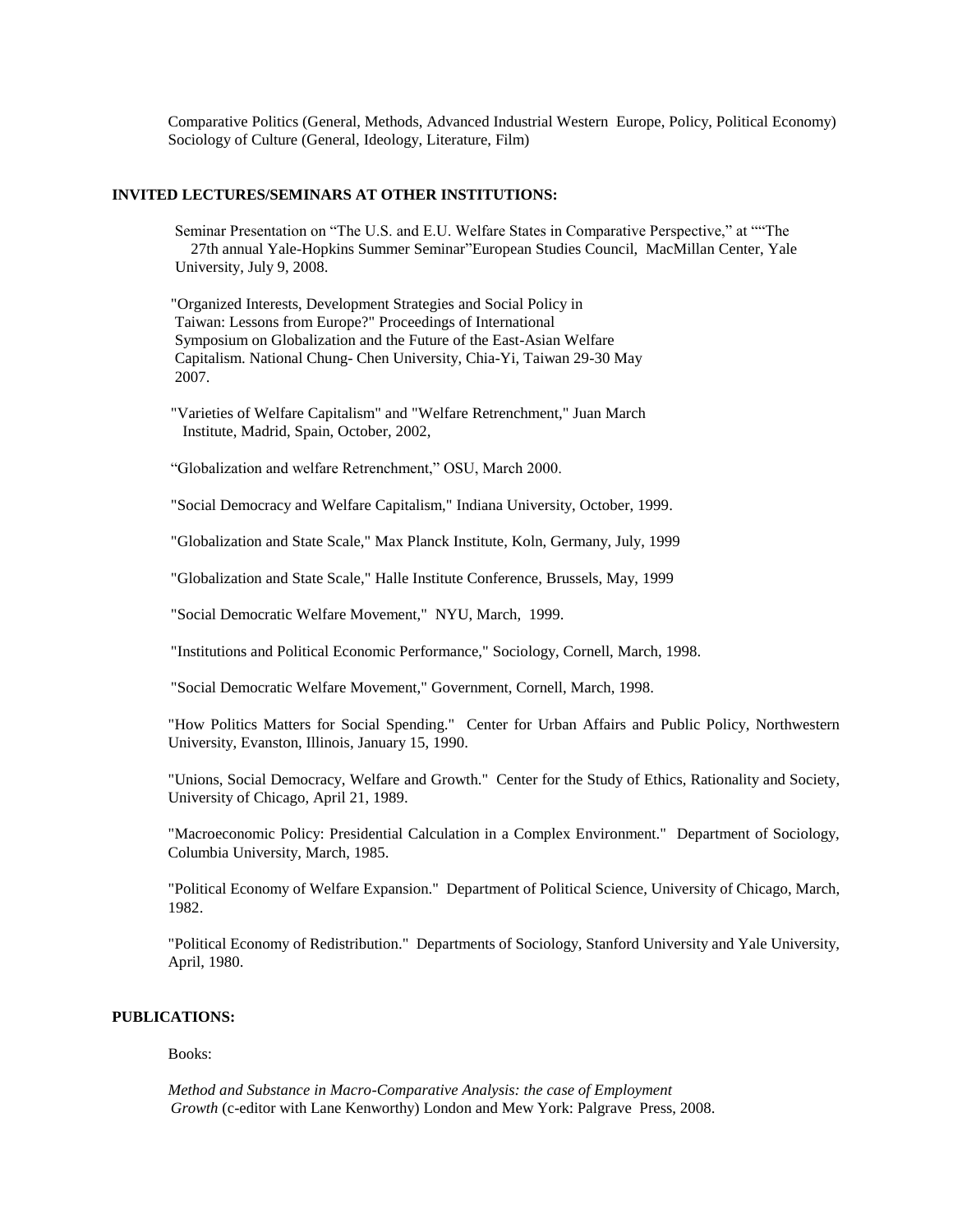*Handbook of Political Sociology,* Thomas Janoski, Robert Alford, Alexander Hicks and Mildred Schwartz (eds.). Cambridge University Press, New York (April 2005)

 *Social Democracy and Welfare Capitalism*: *A Century of Income Security Politics*. Cornell Univerity Press, 1999. (Winner Luebbert Award, Comparative Politics Section, American Political Science Association, for best book on comparative politics, 1998-99)

*The Comparative Political Economy of the Welfare State: New Methodologies and Approaches.*  Thomas Janoski and Alexander Hick*s* (eds.). Cambridge University Press, New York, 1994.

Papers: (Also see Work in Progress):

## **Social Science Papers,**

 "Can International NGOs Boost Government Services? The Case of Health?" (with Amanda Murdie), International Organization (forthcomig 2013)

 "Ports in the Global Urban Hierarchy**"** (with Ryan Hicks), Kuniko Fujita (ed.) *Cities and Crises: New Critical Urban Theory*. San Jose,: California: Sage (*forthcoming 2*013)

"Research Methods in the Study of Welfare States" (with Edwin Amenta). Chapter 7 in Obinger, Herbert and Chris Pierson, Frank Castles, and Stephan Leibfried, Oxford Handbook of Comparative Welfare States (Oxford UK, Oxford University Press, 2010).

"Political Scoiology." International Encyclopedia of Political Science (Washington, D.C.: CQ Press, 2010)

"Keynesian macroeconomic theory and policy: ongoing and increasing relevance." [Socio-Economic](http://ser.oxfordjournals.org/)  [Review](http://ser.oxfordjournals.org/) [,Volume 7 \(2009\),](http://ser.oxfordjournals.org/content/vol7/issue2/index.dtl) pp. 343-347

"Pension Income Replacement: Permanent and Transitory Determinants." (with Kendra Freeman). *Journal of European Public Policy*, 16: 129-143`(Winter, 2009)

"Introduction." *Method and Substance in Macro-Comparative Analysis: the Case of Employment Growth* (co-editor with Lane Kenworthy) London and Mew York: Palgrave Press, 2008

 **"**Family Policies and Women's Employment: A Regression Analysis." *Method and Substance in Macro- Comparative Analysis: the case of Employment Growth* (co-editor with Lane Kenworthy) London and New York: Palgrave Press,

"Varieties of Neoliberalization: Freeing the Invisible Hand of Free Markets and Extending the Visible Hand of Market Power: A Review Essay on *Neoliberalism as Exception: Mutations in Citizenship and Sovereignty*, by Aihwa Ong, and *The Politics of Free Markets:* 

 *The Rise of Neoliberal Economic Policies in Britain, France, Germany, and the United States*, by Monica Prasad. for CONTEMPORARY SOCIOLOGY 29: (2) pp. Jan. 2008

 "Organized Interests, Development Strategies and Social Policy in Taiwan: Lessons from Europe?" Proceedings of International Symposium on Globalization and the Future of the East-Asian Welfare Capitalism. National Chung- Chen University, Chia-Yi, Taiwan. (2007).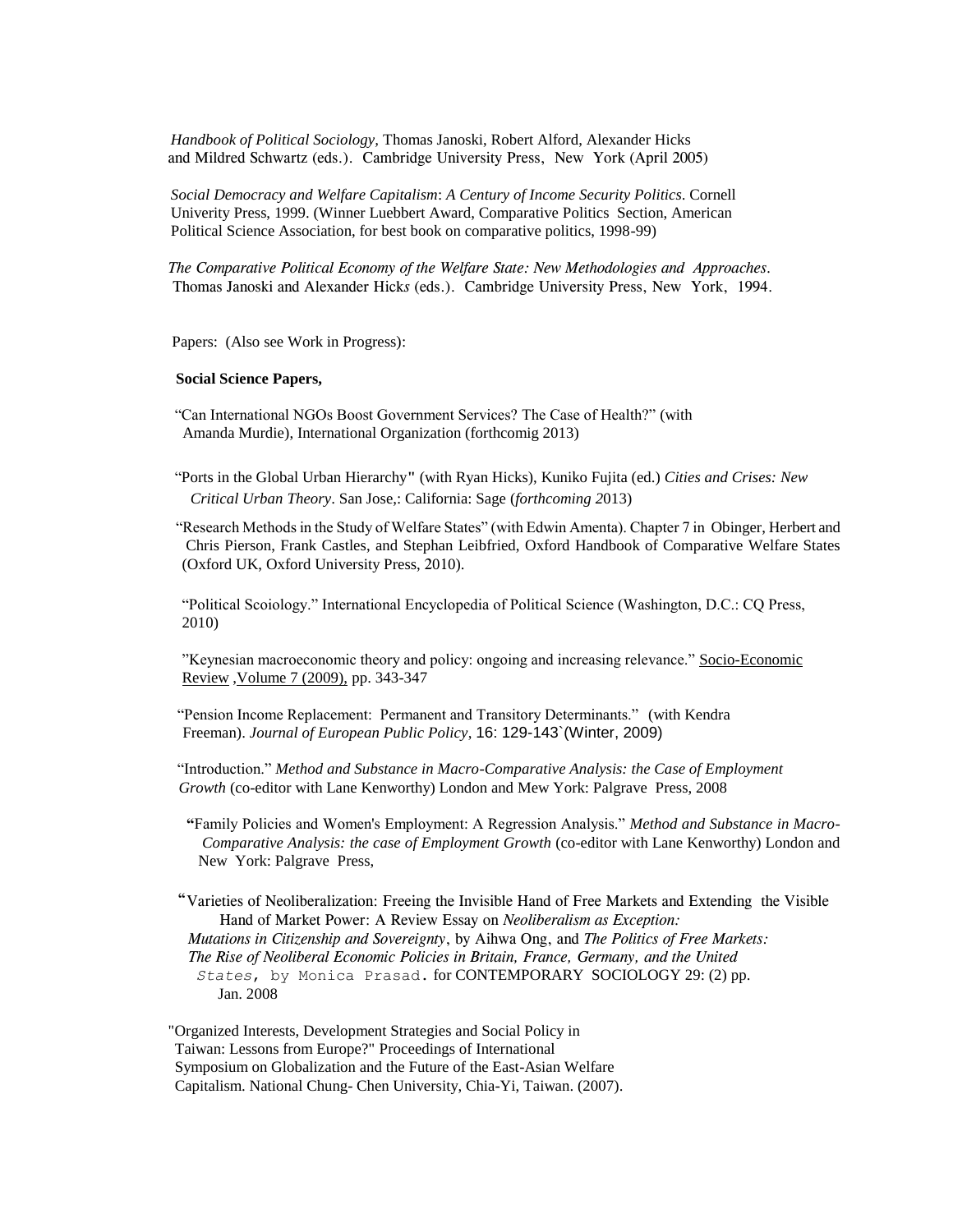"What's the "L" on Global Politics?" for States, Societies and Social Structures (Fall, 2006)" The Spring-2006 symposium on Douglas Massey's *Return of the "L" Word : A Liberal Vision for the New Century States and Societies*

 "Free-Market and Religious Fundamentalists versus Poor Relief: A Comment on Somers and Block" *American Sociological Review* (2006) 71: 503-510

 "Auteur Discourse and the Cultural Consecration of American Films" (with Velina Petrova). *Poetics* (2006) 34: 180-203

"Economic Globalization, the Macro Economy, and Reversals of Welfare Retrenchment in Affluent Democracies, 1978-1994" (with Christopher Zorn), *International Organization,*  (2005): 631-652.

 "Public/Social Choice Theory" (with Edgar Kiser), Jens Beckert and Milan Zafirovski,*International Encyclopedia of Economic Sociology,* Routledge*,* 2005.

 "Welfare State And Economy" (with Velina Petrova, and Lane Kenworthy), Jens Beckert and Milan Zafirovski,*International Encyclopedia of Economic Sociology,* Routledge*,* 2005.

"Introduction" (with Thomas Janoski and Mildred Schwartz), Ch. 1 in Thomas Janoski, Robert Alford, Alexander Hicks and Mildred Schwartz (eds.). *Handbook of Political Sociology,* Cambridge University Press, New York, 2004)

"Introduction to the Comparative and Historical Political Sociology of the Welfare State," Alexander Hicks and Gosta Esping-Andersen. Ch. 21 in Thomas Janoski, Robert Alford, Alexander Hicks and Mildred Schwartz (eds.). *Handbook of Political Sociology,* Cambridge University Press, New York, 2004)

"Neo-Pluralism and Neo- Functionalism in Political Sociology,"Alexander Hicks and Frank Lechner, . Ch. 3 in Thomas Janoski, Robert Alford, Alexander Hicks and Mildred Schwartz (eds.). *Handbook of Political Sociology,* Cambridge University Press, New York, 2004

Back to the future? A review essay on US income concentration and politics," *Socio-Economic Review 1*: (May, 2003), pp. 271-288.

"Varieties of Welfare Capitalism," Alexander Hicks and Lane Kenworthy, *Socio-Economic Review* 1. (January, 2003) pp. 27-62.

"The Impact of Federalism and Neo-Corporatism on Economic Performance: An Analysis of 18 OECD Countries," Thomas D. Lancaster and Alexander Hicks. In Ute Wachendorfer-Schmidt (ed.) *Federalism and Political Performance,* Routledge, London and New York, 2000.

 "Cooperation & Political Economic Performance in Affluent Capitalist Democracies," Alexander Hicks and Lane Kenworthy, *American Journal Of Sociology* (1998), pp. 1631-1672.

"Is Sociology Informed by the Relevant Work in Political Science?" Social Forces, 73 (1995), pp. 1219-1229

"The Programmatic Emergence of the Social Security State." Alexander Hicks, Joya Misra and Tang Nah Ng. *American Sociological Review*, 57 (1995), pp. 329-349.

 "Qualitative Comparative Analysis and Analytical Induction: the Case of The Emergence of the Social Security State." *Sociological Research and Methods* 23 (1995): 86-113.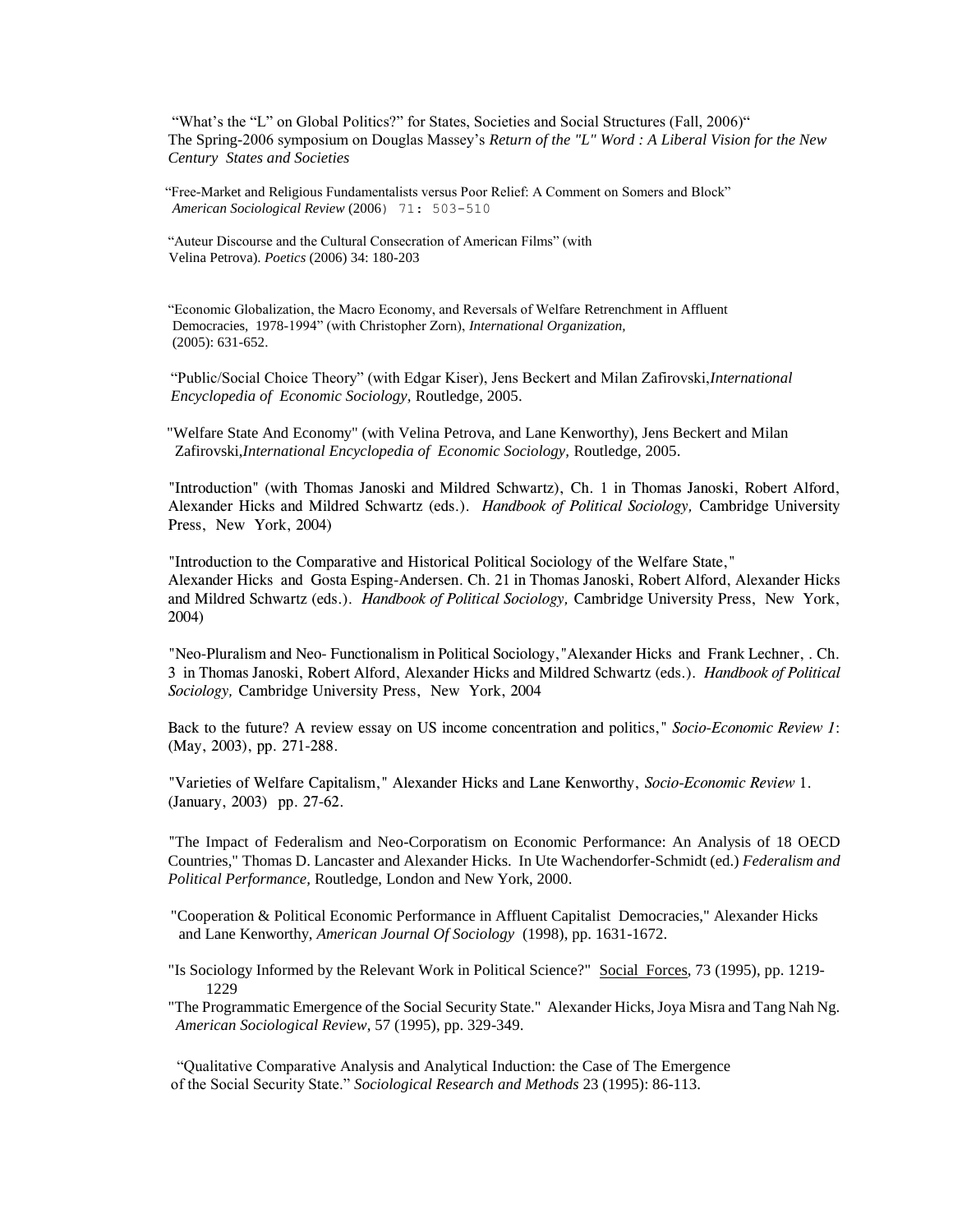"Unionization and Catholicism." Joya Misra and Alexander Hicks. *American Sociological Review*, 56 (1994).

"Political Resources and the Growth of Welfare Effort," Alexander Hicks and Joya Misra, American Journal of Sociology, 99, 1993.

"State and Social and Economic Intervention," Seymour M. Lipsel (ed.), *Encyclopedia of Democracy*. Washington, D.C.: Congressional Quarterly Press (1995).

"Introduction to Pooling." Thomas Janoski and Alexander Hicks (eds*), The Comparative Political Economy of the Welfare State: New Methodologies and Approaches*, (1993).

"The Social Democratic Corporatist Model of Economic Performance in the Short- and Medium-Run." Thomas Janoski and Alexander Hicks (eds.), *The Comparative Political Economy of the Welfare State: New Methodologies and Approaches*, (1993).

"Introduction" and "Conclusion." Thomas Janoski and Alexander Hicks (eds*.), The Comparative Political Economy of the Welfare State: New Methodologies and Approaches*, (1993).

"Politics, Political Institutions and Welfare Policy." *American Political Science Review*, Vol. 86, (September, 1992).

"Unions, Social Democracy, Welfare and Growth." Alexander Hicks, *Research in Political Sociology*, Vol. 5, (1990).

"On the Robustness of Left Corporatist Models of Economic Growth." Alexander Hicks and William D. Patterson, *Journal of Politics*, 51 (August, 1989), pp. 168-181.

"Welfare Expansion Revisited." Alexander Hicks, Duane Swank, Martin Ambuhl, *European Journal of Political Research* (June, 1989), pp. 131-153.\*

"National Collective Action and Economic Performance: On Corporatism, Planning and Free Markets in Katzenstein and Zysman*." InternationalStudies Quarterly*, (June, 1988) pp. 131-174.

"Social Democratic Corporatism and Economic Growth." *Journal of Politics*, 50 (August, 1988) pp. 667-704.

"Capitalism, Socialisms and Democracy: On Present Political Economic Trade-offs." Valerie Bunce and Alexander Hicks. *Political Power and Social Theory*, Vol. 6, 1987 pp. 89-132.

"Class Influences on Redistributive Policy: The Case of U.S. State Governments, 1950-1961. Alexander Hicks. *Journal of Political and Military Sociology*, 14 (Spring, 1986), pp. 91-114.

"Political Economy of Welfare Spending: Causes and Consequences of Welfare Outlays in the 1960's and 1970's." Duane H. Swank and Alexander Hicks. In pp. 113-149 Norman J. Vig and Steven E. Schier's (eds*.) Political Economy in Advanced Industrial Societies*. New York: Holmes and Meier, 1985.

"Governmental Redistribution in Rich Capitalist Democracies." Alexander Hicks and Duane Swank. *Policy Studies Journal,* 10 (December, 1984), pp. 264-287.\* Winner of 1985 Article Award of Policy Studies Organization (see Honors and Awards).

"Theoretical Insights and Oversights in 'Methodological Problems'." Alexander Hicks and Alex Mintz. American Journal of Sociology, 91 (September, 1985), pp. 379-384. (Comment)

"On the Political Economy of Welfare Expansion: A Comparative Analysis of 18 Advanced Capitalist Democracies." Alexander Hicks and Duane H. Swank. Comparative Political Studies, 17 (April, 1984), pp. 81-119.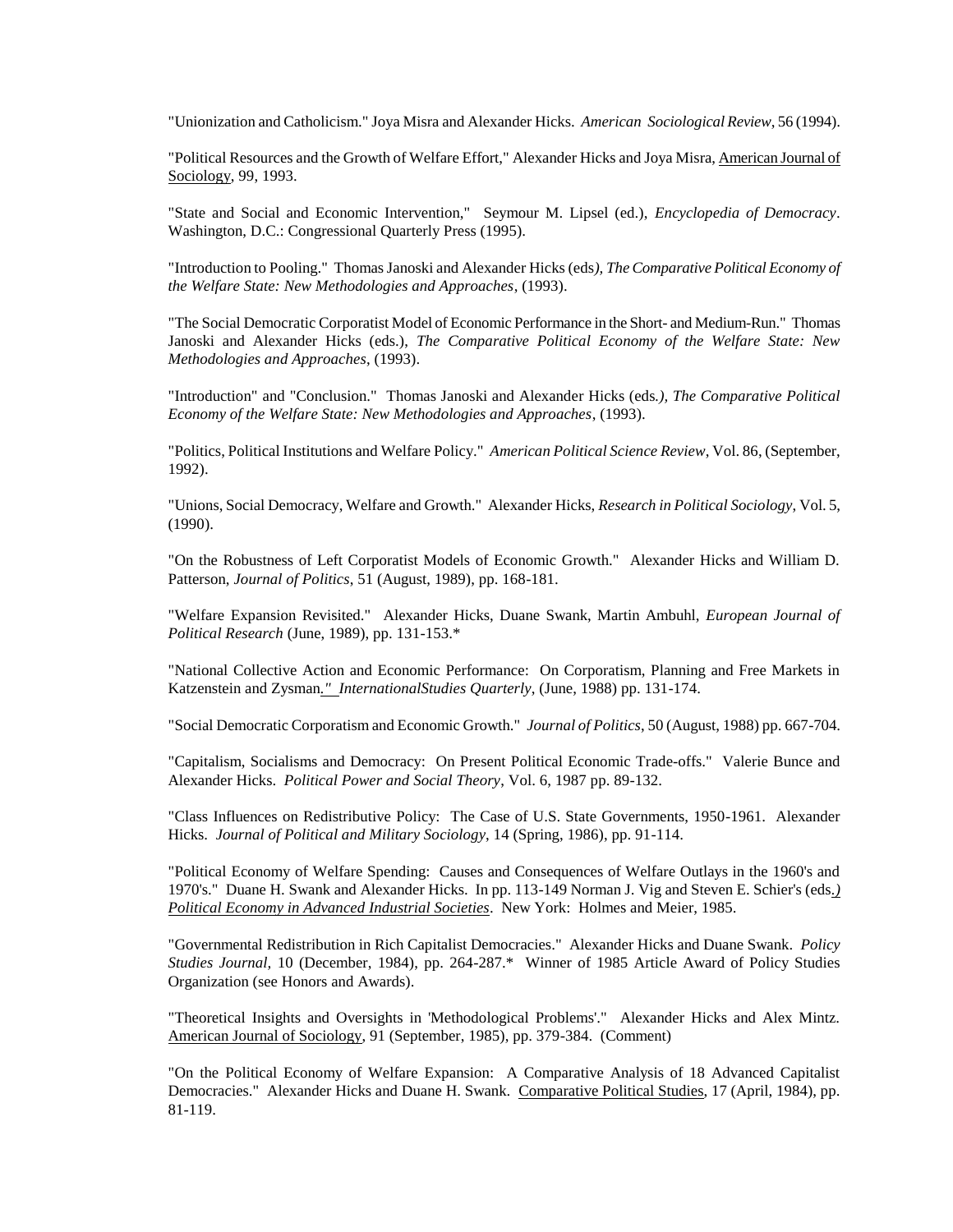"Military Keynesianism in the United States, 1949-1976: Disaggregating Military Expenditures and Their Determination." Alex Mintz and Alexander Hicks. American Journal of Sociology, 90 (September, 1984), pp. 411-417.

"Elections, Keynes, Bureaucracy and Class: Explaining U.S. Budget Deficits, 1961-1978." Alexander Hicks. American Sociological Review, 49 (April, 1984), pp. 165-182.

"Reevaluating the Uses of Status: The Case of Earnings Determination." Alexander Hicks and Neil Fligstein. Social Science Research, 13 (March, 1984), pp. 90-110.\*

"Civil Disorders, Relief Mobilization, and AFDC Caseloads: A Reexamination of the Piven and Cloward Thesis." Alexander Hicks and Duane H. Swank. American Journal of Political Science, 27 (November, 1983), pp. 695-716.

"Militancy, Need, and Relief: The Piven and Cloward AFDC Thesis Revisited." Duane H. Swank and Alexander Hicks. In Richard Ratcliff (ed.) Research in Social Movements, Conflicts and Change. (Greenwich, Connecticut: JAI Press, 1983), pp. 1-29.

"Toward a Theory of Income Determination." Neil Fligstein, Alexander Hicks and Phillip Morgan. Sociology of Work and Occupations, (August, 1983), pp. 289-306.

"Values and Social Science: A Typology of Principal Statements." Alexander Hicks. Ch. 3 in John N. Paden (ed.) Proceedings and Background Papers, Symposiums in Values and Social Science: Crosscutting Issues and Modes of Discourse. (Evanston, Illinois: Department of Political Science, Northwestern University, 1979).

"The Political Economy of Redistribution in the American States, 1929- 1961." Alexander Hicks in Maurice Zeitlin (ed.) Classes, Class Conflict and the State: Empirical Studies in Class Analysis. (Cambridge: Winthrop, 1980), pp. 217-226.

"Class Power and State Policy: The Case of Large Business Corporations, Labor Unions and Governmental Redistribution in the American States." Alexander Hicks, Roger Friedland and Edwin Johnson. American Sociological Review, 43 (June, 1978), pp. 302-315.\* Reprinted in Mayer N. Zald and George T. Martin (ed.) Social Welfare in Society. (New York: Columbia University Press, 1981), pp. 131-146.

"Big Business Versus Organized Labor: Class Conflict and Governmental Redistribution in the United States." Alexander Hicks, Roger Friedland and Edwin Johnson in Maurice Zeitlin (ed.) American Society, Incorporated, Second Edition. (Chicago: Rand McNally, 1977), pp. 539- 543.

## **Humanities Papers:**

"The Mailerian Narrative; A Structural Poetics of the Novels of Norman Mailer," *The Mailer Review* 3 (2009): 396-413.

"Harlot''s Ghosts: Bildungsroman, Masculinity and Hemingway,"*The Mailer Review* 4 (2011): 462-470..

### **REVIEWS AND INCIDENTAL PIECES**:

A review of *Development, Democracy, and Welfare States: Latin America, East Asia, and Eastern Europe* by Stephan Haggard and Robert R. Kaufman. Princeton, New Jersey, Princeton University Press. P. 472 + xv. \$80.00 (cloth); 29.95 (paper). *,* 2010 (forthcoming, *American Journal of Sociology).*

A 25th Anniversary Toast". *The Mailer Review* (2008) 2, 128-130.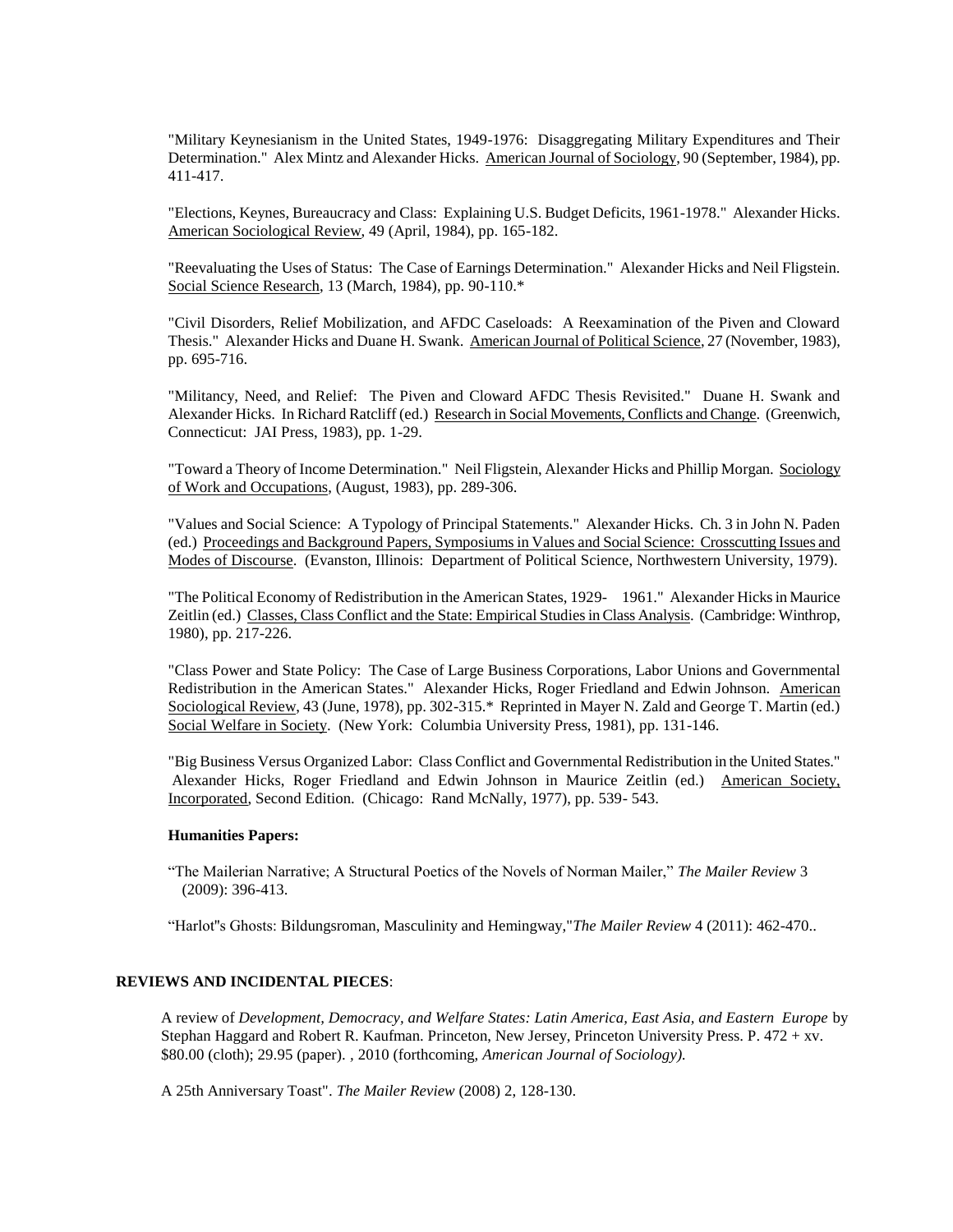A review of *Social Democracy in the Global Periphery: Origins, Challenges, Prospects*) by Richard Sandbrook, Marc Edelman, Patrick Heller and Judith Teichman New York, Cambridge University Press. Pp. 300. \$61.80 (cloth); 34:99 (paper) January 2009, *AJS*

 "Varieties of Neoliberalization: Freeing the Invisible Hand of Free Markets and Extending the Visible Hand of Market Power: A Review Essay on *Neoliberalism as Exception: Mutations in Citizenship and Sovereignty*, by Aihwa Ong, and *The Politics of Free Markets: The Rise of Neoliberal Economic Policies in Britain, France, Germany, and the United States*, by Monica Prasad. for CONTEMPORARY SOCIOLOGY 29: (2) pp. xxx Jan. 2008

 "A Review of John A.Hall and Ralph A. Schneider (co-ed.) *The Anatomy of Power.* for CONTEMPORARY SOCIOLOGY 28: (2) 182-183 mar, 2007

 Societal Welfare and Welfare States World-wide: A review essay (on Ian Gough and Geof Wood, with A. Barrientos, P Bevan, P. David and R. Room, *Insecurity and Welfare Regimes in Asia, Africa and Latin America: Social Policy in Development Contexts.* Cambridge University Press, 2004; Miguel Glatzer and Dietrich Rueschemeyer, eds., *Globalization and the Future of the Welfare State*. University of Pittsburgh Press, 2005; and Assaf Razin and Efraim Sadka, *The Decline of the Welfare State: Demography and Globalization*. MIT Press, 2005.

 "A Review of Evelyn Huber and John D. Stephens, *Development and crisis of the welfare state: Parties and policies in global markets. American Political Science Review* 96 (2): 441-442.June 2002

 "A Review of Sanford M. Jacoby's Modern manors: *Welfare capitalism since the new deal. Work and Occupations* 28 (2): 273-275 May 2001

 " A Review of David Held et al.'s *Global transformations: Politics, economics and culture*" for *Social Forces*.78: (4) 1571-1573 June 2000

 "A Review of Bruce Western's *Between class and market: Postwar unionization in the capitalist democracies"* for CONTEMPORARY SOCIOLOGY 28: (2) 182-183 MAR 1999

 "A Review of Geoffrey Garrett's *Partisan politics in the global economy"* for JOURNAL OF POLITICS 61: (3) 889-891 AUG 1999

 "A Review of Bruce Western's *Between class and market: Postwar unionization in the capitalist democracies"* for JOURNAL OF POLITICS 61: (3) 891-892 AUG 1999

 "A Review of Steven Teles' *Whose welfare? AFDC and elite politics*." For AMERICAN JOURNAL SOCIOLOGY 104: (6) 1829-1831 MAY 1999

 "A Review of D. Rueschemeyer and T. Skocpol's *T he origins of social knowledge and the origins of modern Social policy* for POLITICAL SCIENCE QUARTERLY 111: (3) 559-560 FAL 1996

 " A Review of William Gallenson's *Trade union growth and decline: An international study* for CONTEMPORARY SOCIOLOGY 25: (1) 66-67 JAN 1996

 "A Review of J. B. Williamson and F. C. Pampel's OLD-AGE SECURITY IN COMPARATIVE for the AMERICAN JOURNAL OF SOCIOLOGY 100: (2) 543-544 SEP 1994

 "A Review of Gary Marks and Larry Diamond (eds.), *Reexamining Democracy: Essay in Honor of Seymour Martin Lipse*t, Newbury Park, California: Sage, for Contemporary Sociology, 1993.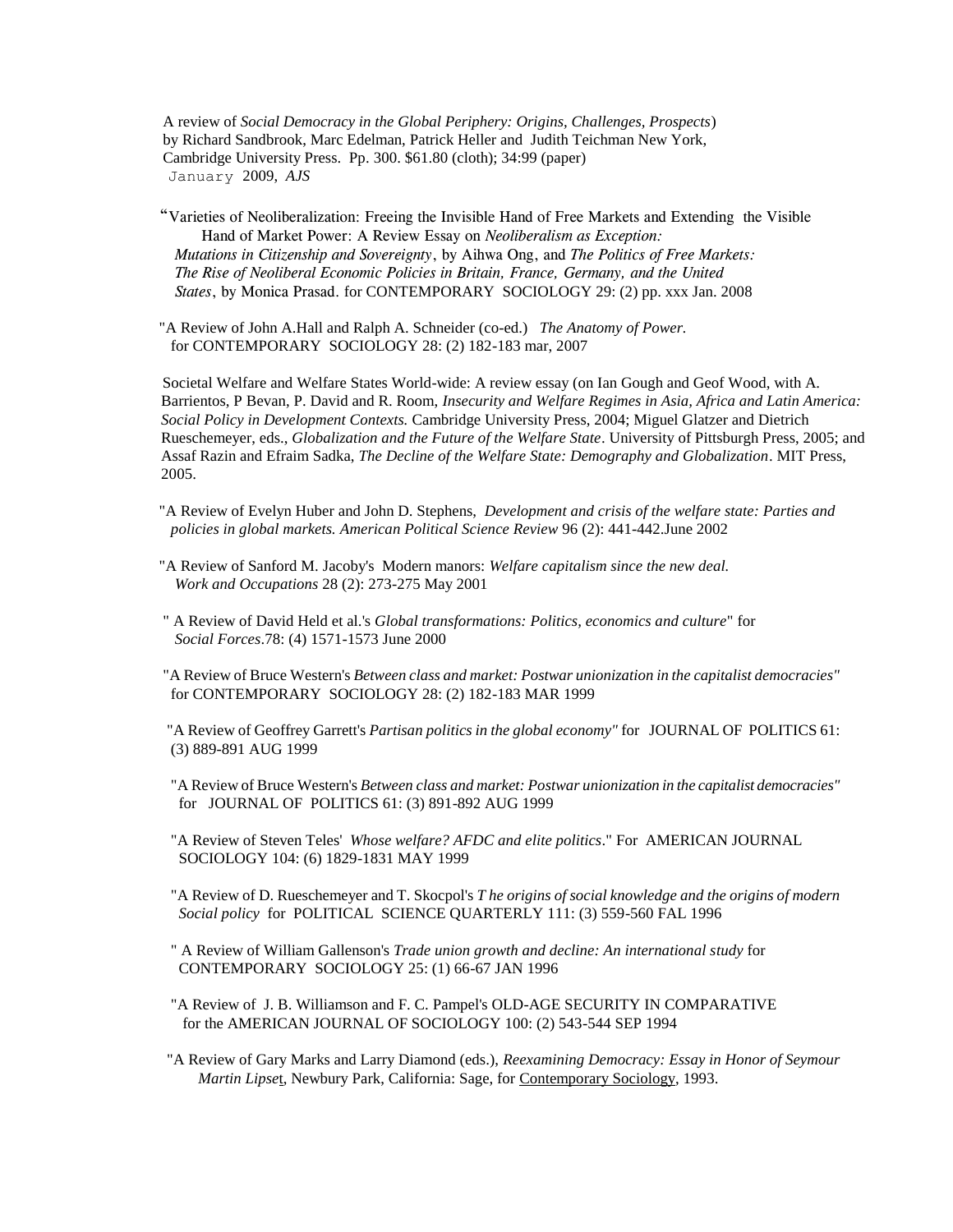"A Review of Robert E. Kapsis, Hitchcock: the Making of a Reputation." Chicago: University of Chicago Press, Contemporary Sociology, 1993.

"A Review of Jon Eiving Kolberg (ed.), The Study of Welfare State Regimes" Armonk, New York: M. E. Sharpe, American Journal of Sociology, August, 1993.

"A Review of John R. Freeman, Democracy and Markets." Ithaca: Cornell University Press, Contemporary Sociology, 1992.

"A Review of Norman K. Denzin, Hollywood Shot by Shot: Alcoholism in American Cinema," New York: Aldine de Gruyter, American Journal of Sociology, 1992.

"A Review of Gosta Esping-Andersen, The Three Worlds of Welfare Capitalism." Princeton, NJ: Princeton University Press, 1990, Alexander Hicks, Contemporary Sociology, (March, 1991).

"A Review of Fred C. Pampel and John B. Williamson, Age, Class, Politics and the Welfare State." New York: Cambridge University Press, 1989, in American Journal of Sociology, 1991 (September, 1990).

"Review Essay on Robert Erikson and Rune Auberg, Welfare in Transition: A Swedish Survey, 1968-1981," (London: Oxford), Norman Johnson; The Welfare State in Transition, (Amherst, MA: Univeristy of Massachusetts Press), Brian Abel Smith and Kay Titmuss; and, Selected Writings of Richard M. Titmuss, (London: Allen and Unwin), Alexander Hicks, Contemporary Sociology, (February, 1989).

"Review Essay on Stewart Clegg, Paul Boreham and Geoff Dow, Class, Politics and the Economy." (Boston: Routledge and Kegan Paul, 1986.) Alexander Hicks, Contemporary Sociology, 17 (September, 1987).

"A review of Robert Alford and Roger Friedland, Powers of Theory: Capitalism the State and Democracy." (New York: Cambridge University Press, 1985). American Journal of Sociology, 92 (February, 1987).

"A Review of Manuel Carballo and Mary Jo Bane (ed.), The State and the Poor in the 1980s." (Boston: Auburn House, 1984.) Alexander Hicks, Contemporary Sociology, 15 (May, 1985).

"A review of L. J. Sharpe and K. Newton (eds.), Does Politics Matter? The Determinants of Public Policy." (Oxford: Clarendon Press, 1984.) Alexander Hicks, Contemporary Sociology 15 (January, 1985).

"A Review of Manuel Castells, The Economic Crisis and American Society." (Princeton: Princeton University Press, 1980). Alexander Hicks, American Political Science Review 35 (May, 1981), pp. 489.490.

"A review of John R. Stephens, The Transition to Socialism." (New York: Humanities Press, 1979.) Alexander Hicks, Contemporary Sociology, 14 (January, 1984), pp. 97-98.

"A review of "Apocalypse Now," Social Practice 3 (Winter, 1980), pp. 24-32.

"A review of The Deer Hunter." Social Practice 2 (Summer, 1979), pp. 32-39.

"A review of Roderick Martin's, The Sociology of Power. (Routledge and Kegan Paul, Boston, 1977.) Alexander Hicks, Sociology and Social Research, 62, pp. 635-637.

# **WORK IN PROGRESS**:

Papers:

Alexander Hicks (2011). "Ports and the Urban Hierarchy". (Submitted)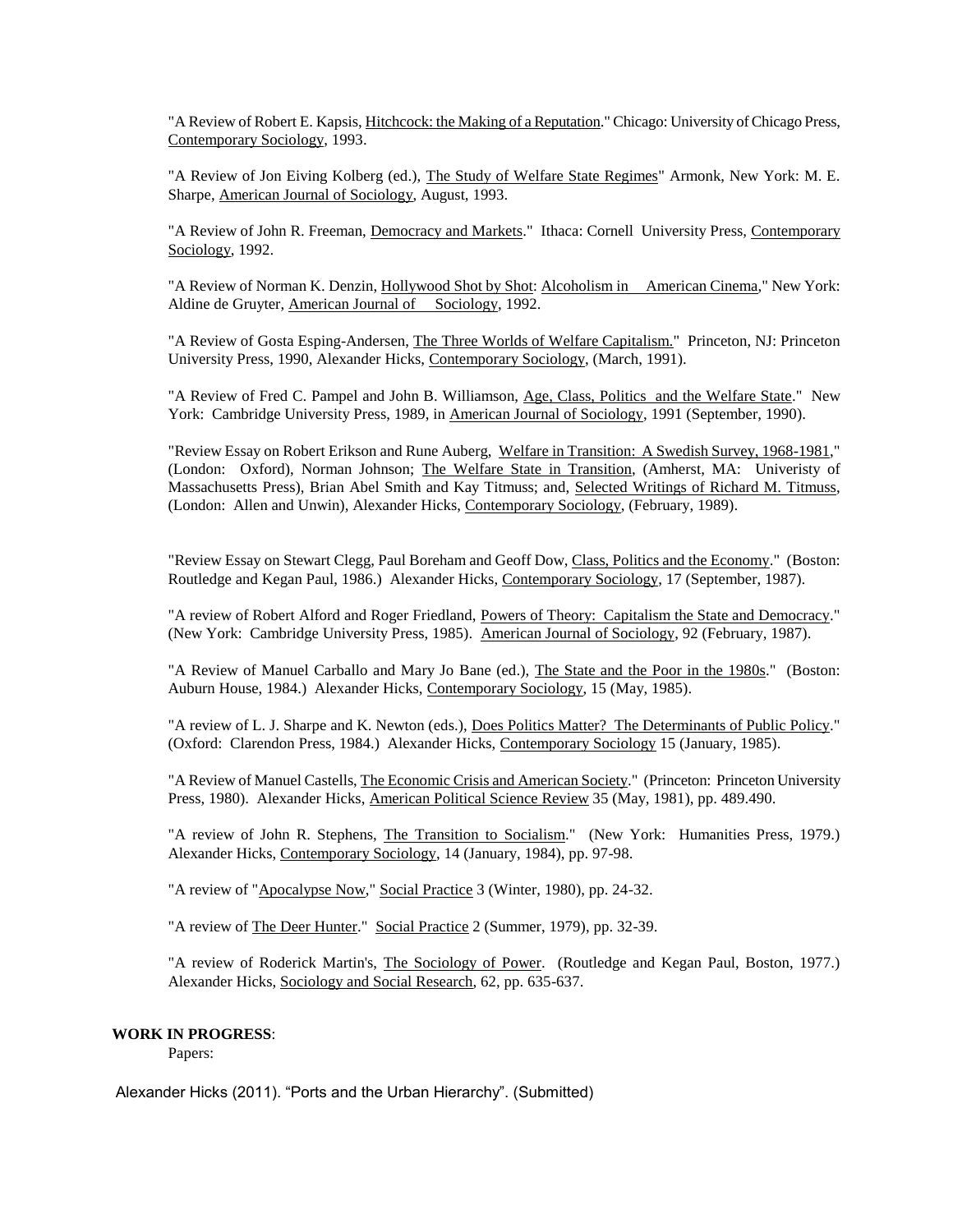Accepted by volume editor Kuniko Fugita (Muchigan State University); to be submitted for review by Sage this Spring.

Jeffrey Chwieroth (LSE), Alexander Hicks and Diogo Pinheiro (GATech) (2011). New Institutionalism and Economic Globalization: The Case of Capital Account Liberalization in Latin America

. Social Forces (Submitted)

Amanda Murdie and Alexander Hicks (2011). INGOs and State Health Spending in Latin America, Eastern Europe, and East Asia. International Organization

(Submitted as requested revision and resubmission)

"Social Spending in Latin America," (with Diogo Pinheiro)

"Beyond Bartels: Positive Sum Presidents, Zero-Sum Representatives and Unions, and Income Inequality in the New Gilded Age"

 "Jeffrey Chwieroth, Alexander Hicks, and Diogo L. Pinheiro and "The Institutional Construction of Neoliberal Globalization in Latin America" (Under requested revision for leading sociological journal)

 "Getting Back to Business: Historical Institutional Origins of Coordinated Market Economies"

House and Evangelical Brooks and Manza (2004) present important findings on religious voting trends in A paper on IMF Agreements and Interbnatinal political economy" with James Vreeland

"Political Sociology" for the International Encyclopedia of Political Science (IEPS), edited by George T. Kurian. CQ Press. (3,000)

"Welfare Systems" for "Oxford Handbook on Comparative Institutional Analysis (with Colin Crouch, Glenn Morgan, Richard Whitley, Ove Pedersen, and Peer Hull Kristensen(8,000 words)

 Method and Substance in Macro-Comparative Analysis: the case of Employment Growth" Lane Kenworthy and Alexander Hicks (co-ds.) Under review at Palgrave Press.

"Simple Reflection Theory: British and French Bildungsromanen and Social History"

"Taking Film History (i.e., Sarris) Seriously: Auteurs and Master Hacks in AFI and NFR Canonization

 "Partisan Government, Labor Organization and Welfare Policy, 1958-1998: Getting it Right," Alexander Hicks and Duane Swank.

 "Social Democrats in Traditionalist Shackles: Democrats, Dixiecrats and U.S. Social Policy, 1926-1996"

"Simple Reflection Theory: British and French Bildungsromanen and Social History"

"Taking Sarris Seriously: Auteurs and Master Hacks in AFI and NFR Canonization"

# **PROFESSIONAL FUNCTIONS**: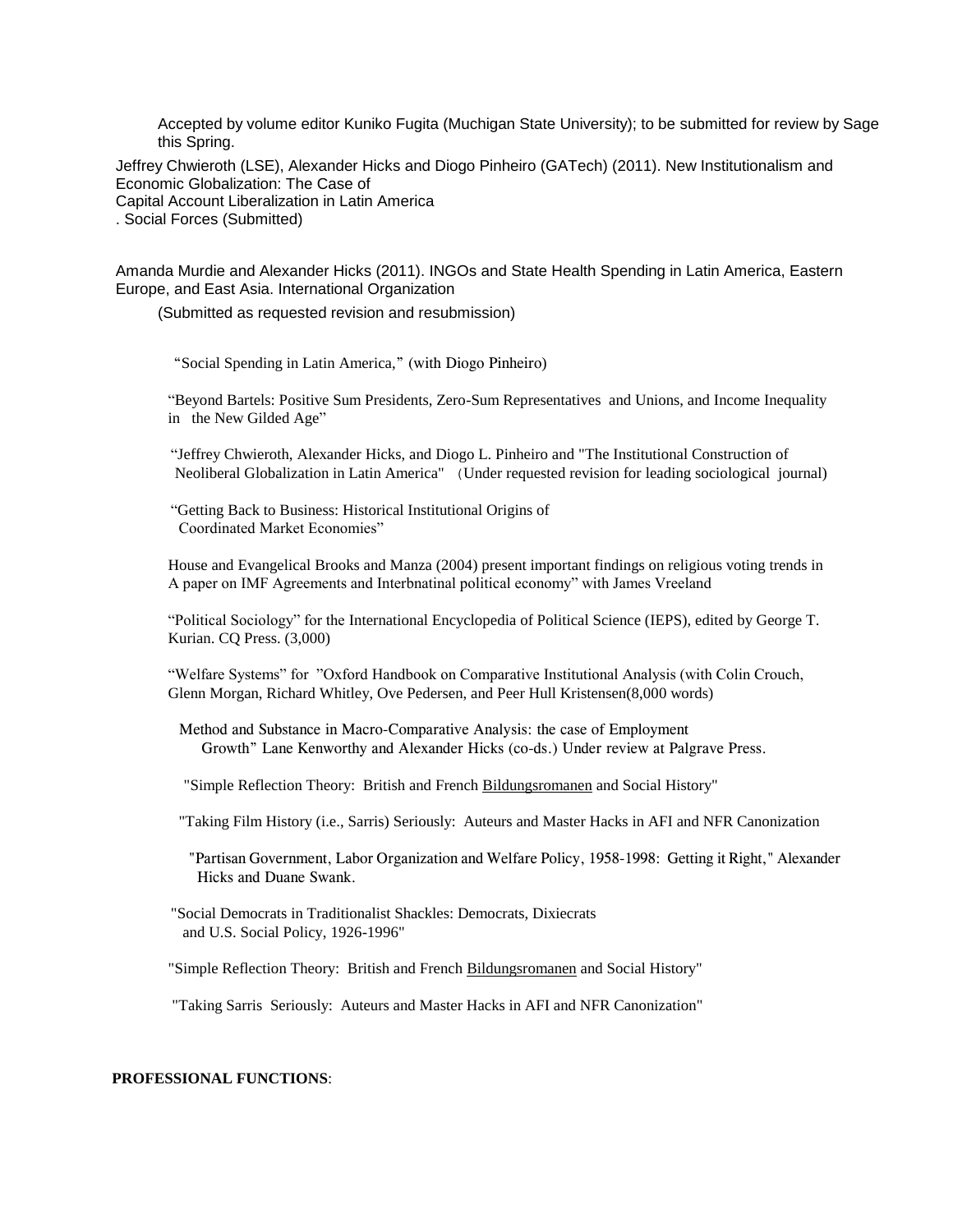Editorial Board, *American Sociological Review*, 1984-1986, 2001-2004, 2010-2014

Social Forces (20011-2014) Role: Editorial Board Member

 Inaugural Co-Editor, "Socio-Economies Review," Quarterly Journal of the Society for the Advancement of Socioeconomics and Oxford University Press [\(www.ser.oupjournals.org\)](http://www.ser.oupjournals.org/), 2002-2006

Program Committee, for 2003 Annual meetings of the American Sociological Association.

Executive Council, SASE, 1997-1999, 2000-2002.

Chair, Political Sociology Section, ASA, 1999-2000.

 Coordinator, Research Network on "Rethinking the Welfare State," 1997-Present (33 Sections Organized)

Member, Distinguished Publication Award Selection Com., 1998 - 2000, Chair for 1999and 2000 awards.

Council Member, Council of Political Sociology Section of American Sociological Association, 1991 -

Reviewer: *American Journal of Political Science, American Journal of Sociology, American Political Science Review, American Sociological Review, Comparative Politics, Comparative Political Studies, Journal of Political and Military Sociology*, National Science Foundation, Political Science and Sociology, Social Forces.

Member, American Sociological Association, Southern Sociological Society, International Sociological Association, American Political Science Association.

Organized 13 sessions (of 50 papers) for 2011 Madrid Meetings of SASE

Organized 5 sessions (of 18 papers) for 2010 Philadelphia Meetings of SASE

Organized 4 sessions (of 16 papers) for 2009 San Francisco Meetings of ASA Society for Advancement of Socioeconomics (SASE) (2008-2009)

Organized 16 sessions (of 62 papers) for 2009 Paris Meetings of SASE

Organized 8 sessions (of 29 papers) for 2008 Meetings of SASE, San Juan, Costa Rica.

"ASA Thematic Session on Religion and Politics in the U.S. (co-organized with Fred Block, UC- Davis. Pinheiro) ASA Meetings, New York, New York, August 14, 2007

Organizer of 8 sessions for Annual Meetings of the Society for The Advancement of Socio-Economics, Annual Meetings of the Society for the Advancement of Socio-Economics, Trier, Germany June 29-July 2, 2006

 Organizer of 9 sessions for Annual Meetings of the Society for The Advancement of Socio-Economics, Annual Meetings of the Society for the Advancement of Socio- Economics, Copenhagen, Denmark, June 30-July 3, 2007

 Organizer of 9 sessions for Annual Meetings of the Society for The Advancement of Socio- Economics, Annual Meetings of the Society for the Advancement of Socio- Economics, Budapest, June 30-July 3, 2005

Organizer of 9 sessions for Annual Meetings of the Society for The Advancement of Socio-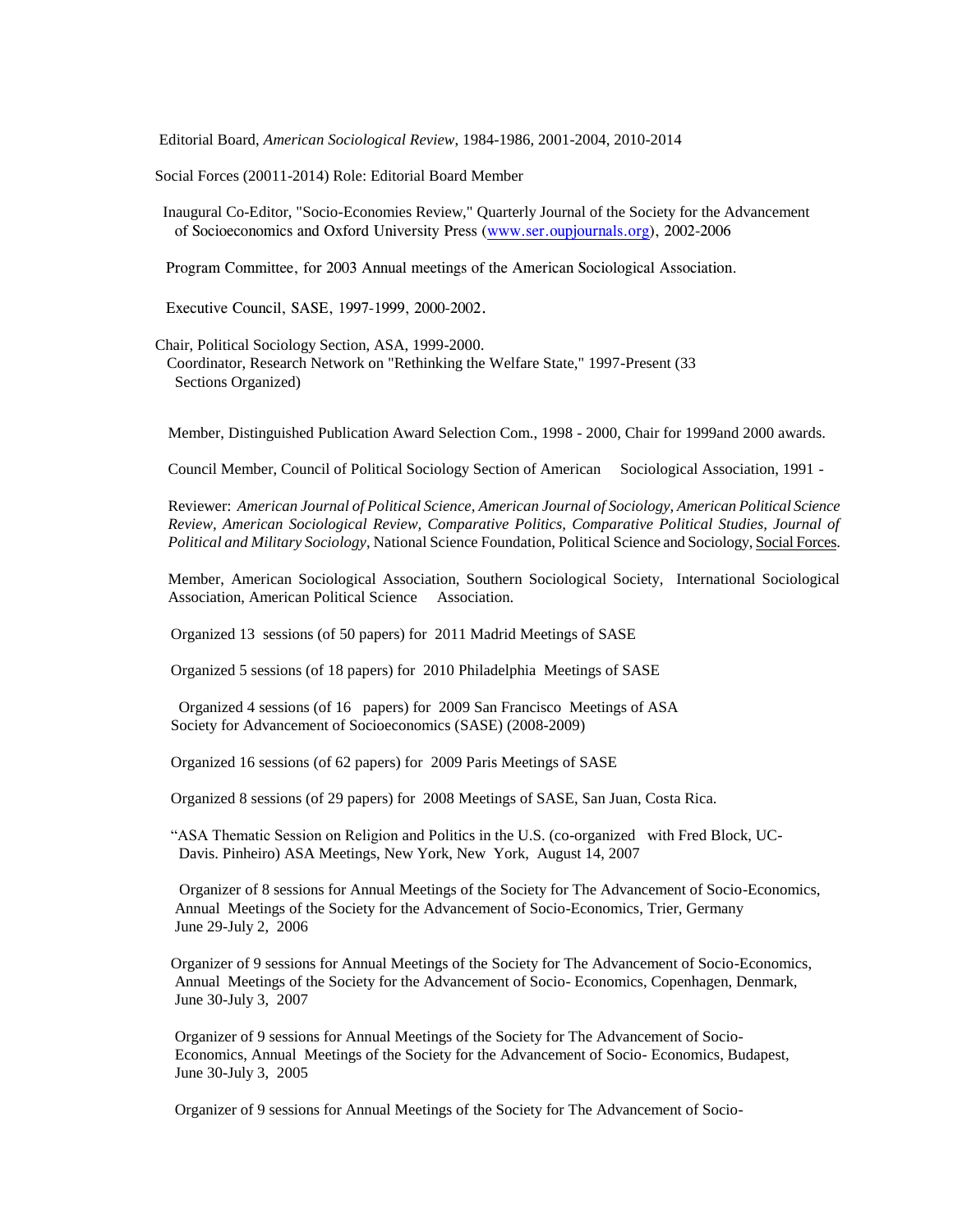Economics, Annual Meetings of the Society for the Advancement of Socio- Economics, Washington DC., July 1-4, 2004

Organizer, session on Welfare States for 2004 Meetings of the Amrican political Science Association.

Co-Organizer with Robert Alford, Thomas Janoski and Mildred Schwartz of Conference on "Theoretical Perspective in Political Sociology, (re *Handbook of Political Sociology)*, NYU, March 15, 2003 (Funded by NSF grant)

 Organizer of 6 sessions for Annual Meetings of the Society for The Advancement of Socio- Economics, Annual Meetings of the Society for the Advancement of Socio- Economics, Aix-au Province, France, June, 2003

Organizer, Two sessions, Annual meetings of the American Sociological Association, Atlanta, August. 2003

Organizer and Presider, 3 Session on "Comparative Perspectives on Rethinking the Welfare State." Annual Meetings of Society for the Advancement of Socioeconomics, University of Minnesota, Minneapolis, MN, July, 2002.

Organizer and Presider, 9 Session on "Comparative Perspectives on Rethinking the Welfare State." Annual Meetings of Society for the Advancement of Socioeconomics, University of Amsterdam, Amsterdam the Netherlands, July, 2001.

Organizer and Presider, 9 Session on "Comparative Perspectives on Rethinking the Welfare State." Annual Meetings of Society for the Advancement of Socioeconomics, LSE-London, July 11-14, 2000.

Organizer and Presider, Plenary Session on "Comparative Perspectives on Rethinking the Welfare State." Annual Meetings of Society for the Advancement of Socioeconomics, University of Wisconsin-Madison, July 15-9, 1999.

Organizer and Presider, Plenary Session on "Comparative Perspectives on Rethinking the Welfare State." Annual Meetings of Society for the Advancement of Socioeconomics, Vienna, Austria, July 10-14, 1998.

Organizer and Presider, Plenary Session on "Comparative Perspectives on Rethinking the Welfare State." Annual Meetings of Society for the Advancement of Socioeconomics, Montreal, July 5-7, 1997.

Chair and discussant, Panel on "Economic Sociology, Meetings of the American Sociological Association, Washington, D.C., August, 1995.

Critic, Authors meet Critics Session on Dietrich Reuschemeyer, Evelyne Huber Stephens and John D. Stephens. Capitalist Development and Democracy. Meetings of American Sociological Association, Miami, August, 1993.

Discussant, Panel on "Gender and the Welfare State," Committee 19 (Welfare State) of International Sociological Association, Bremen, Germany, September, 1992.

Organizer, Roundtables in Political Sociology (11 roundtables, 29 papers). 1992 Annual Meetings of the American Sociological Association, Pittsburgh, Pennsylvania, August 20-24, 1992.

Discussant, Panel on "Methodology in Comparative Research," Southern Sociology Society Meetings, Louisville, Kentucky, March 26-28, 1990.

Chair, Panel on "Economic Sociology" 1989 annual meetings of American Sociological Association, San Francisco, August.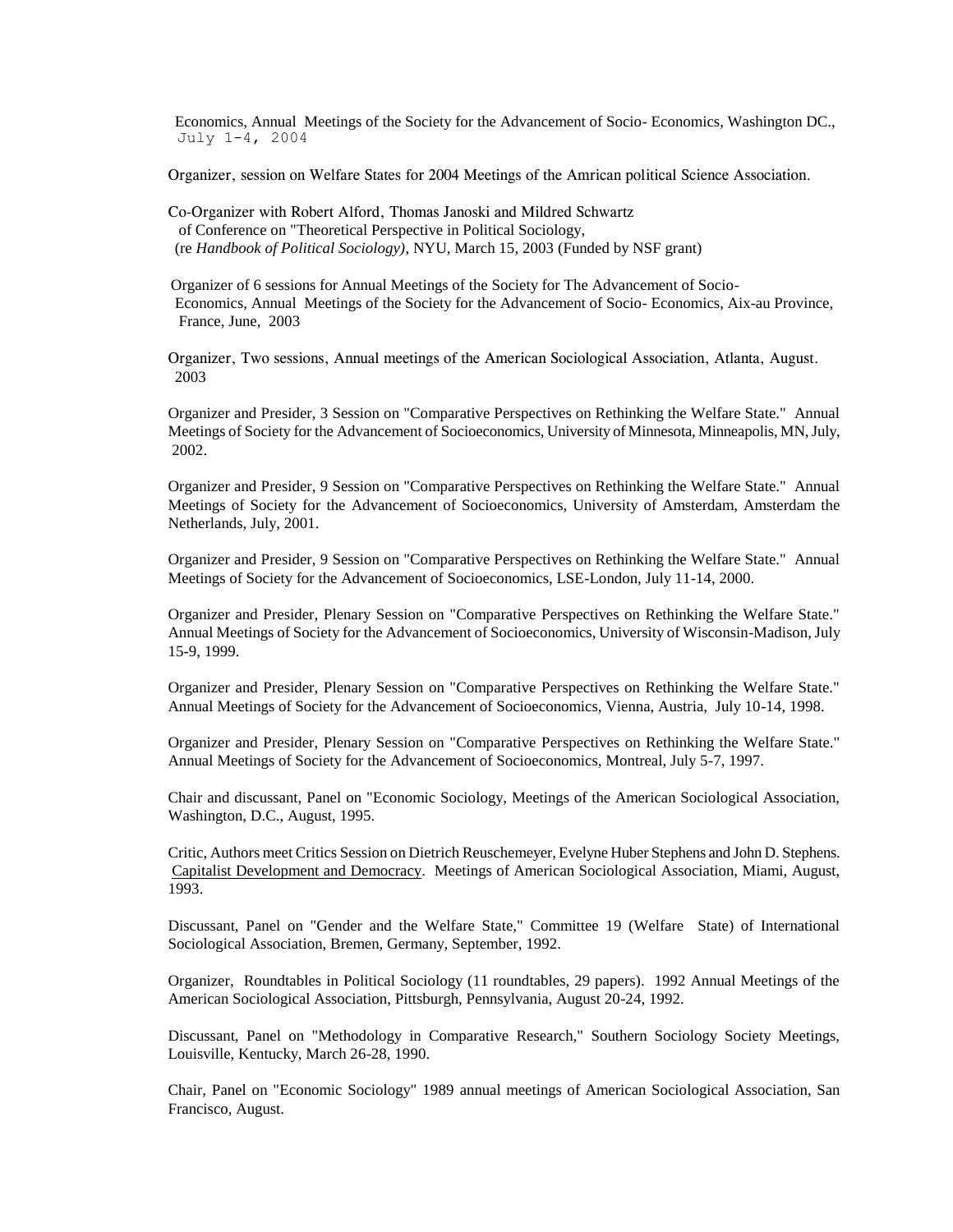Discussant, Panel on "Welfare State" 1989 annual meetings of the American Sociological Association, San Francisco, August.

Discussant, Panel on "Politics of Economic Performance," 1989 annual meetings of American Political Science Association, Atlanta, September.

Organizer/Chair, Panel on "Public Policy: Micro and Macro Explanations," Political Sociology section of the 1987 annual meetings of the American Sociological Association, Chicago, August.

Organizer/Chair, Panel on "Macroeconomics and Policy: Performance, Ideas or Politics," 1987 annual meetings of the Midwest Political Science Association, Chicago, April.

Participant, Round Table on "Governments, Markets and Economic Performance," 1986 annual meeting of Association of Public Policy and Management, Austin, TX, November.

Discussant, Panel on "Political Economy of Regulatory and Economic Policy," 1986 meetings of the Midwest Political Science Association, Chicago, April.

Discussant, Panel on "Executive and Congressional Budgetary Priorities," Organizer/Chair and Panel on "Politics of Monetary Policy, 1985 meetings of the Midwest Political Science Association, Chicago, April.

Organizer/Chair, Panel on "Comparative Politics: Politics and Economics of the Advanced Welfare State," 1984 meetings of American Political Science Association, Washington, DC, September.

Organizer/Chair/Discussant, Panel on "Fiscal Policy in the 1980s." 1984 meetings of Conference Group on Political Economy of Industrialized Nations, Washington, DC, September.

Organizer/Chair/Co-Discussant, Panel on "Fiscal Sociology: Theoretical Approaches to Budgetary and Macroeconomic Policy." 1984 meetings of the Midwest Sociological Society, Chicago, April.

Organizer/Chair, Panel on "The Political Economy of Advanced Capitalism." 1984 meetings of the Midwest Sociological Association, Chicago, April.

Discussant, Participant in Roundtable on "Public Choice Theory and Marxism." 1983 meetings of American Political Science Association, Chicago.

Discussant, Panel on "State and Economy in Advanced Capitalism." 1983 meetings of the Midwest Sociological Association, Kansas City.

Organizer/Chair, Panel on "Keynesian Fiscal Policy" for 1982 meetings of Conference Group on Political Economy of Advanced Industrial Societies, Meetings of American Political Science Association, Denver.

Chair/Discussant, Session on "Dual and Segmented Labor Markets." 1981 Meetings of the Society for the Study of Social Problems, Denver.

## **PAPERS PRESENTED AT PROFESSIONAL MEETINGS:**

 "Social Spending in Latin America," (with Diogo Pinheiro) 2009Annual Meetings of ASA: San Francisco, August 13.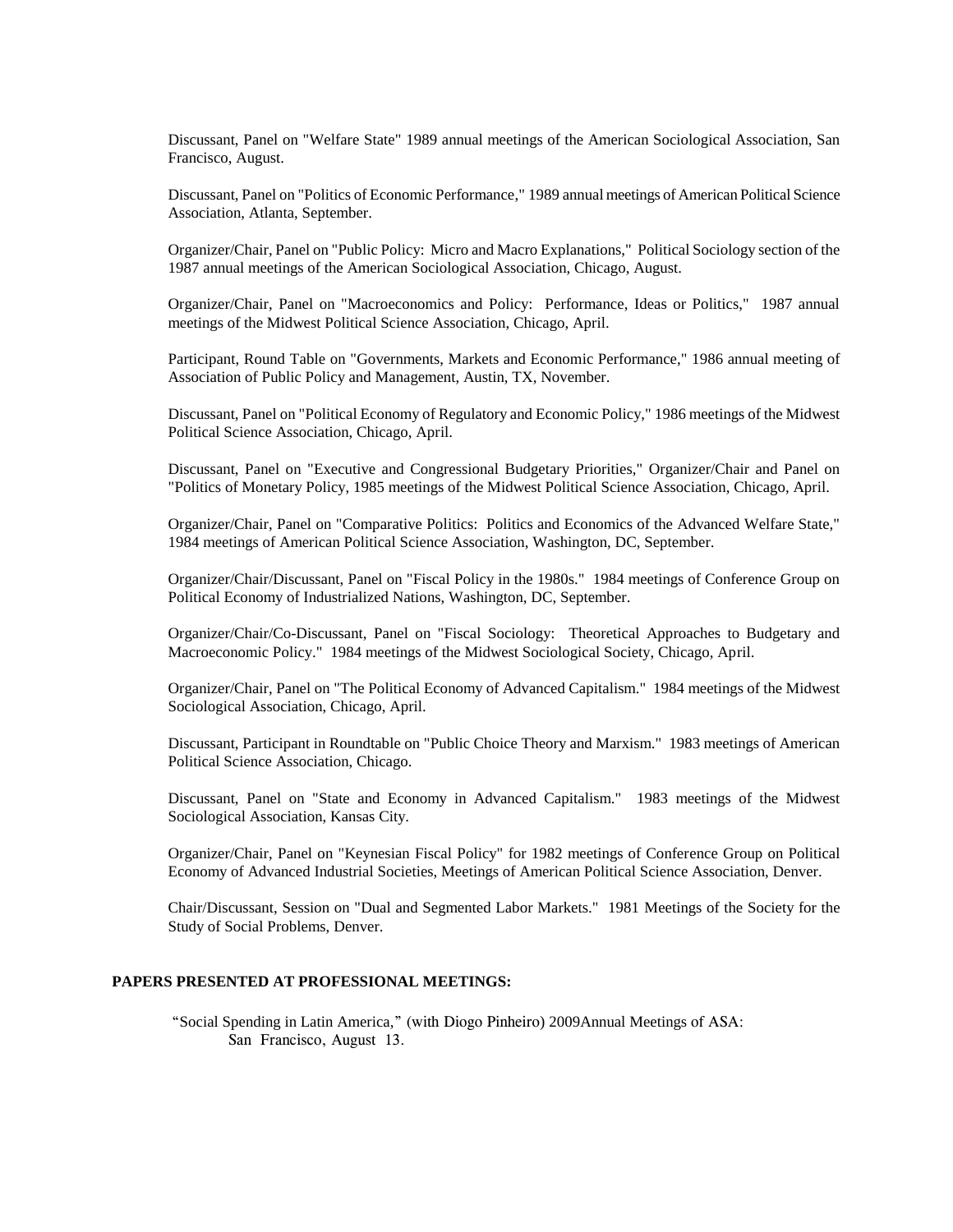"Constructing Globalization:The IMF and Neoliberalism in the World and in Latin America" (with Diogo Pinheiro) ASA Meetings, New York, New York, August 12, 2007.

"Constructing Globalization:The IMF and Neoliberalism in the World and in Latin America" (with Diogo Pinheiro) SASE Meetings, Copenhagen, Denmark, July 1, 2007

Alexander Hicks, *Some Sociological New Directions in the Comparative Political Economy of Health*, Conference on The Effects of Inequality on Physical and Mental W: Emory University, March 29, 2007

"Political Partisanship and Pension: Long-run *and* Short-run Determinants" (with Kendra Freeman), SASE Meetings, Trier, Germany, June 3, 2006

 "Political Partisanship and Pension: Long-run *and* Short-run Determinants" " (with Kendra Freeman), ASA Meetings, Montreal, Canada, August2, 2006.

 "Economic Globalization, the Macro Economy, and Reversals of WelfareExpansion in Affluent Democracies, 1978- 1994" (with Christopher Zorn), SASE meetings, Budapest;

"Auteur Discourse and the Cultural Consecration of American Films" (with Velina Petrov). paper presented at annual meetings of the American Sociological Association, Philadelphia, August 16, 2005

"Welfare Retrenchment and the 'New Politics': Explaining Reversals of Welfare Expansion," Alexander Hicks and Christopher Zorn, paper presented at annual meetings of Annual Meetings of Society for the Advancement of Socioeconomics, Aix-au Province, July 1-3, 2003.

"Varieties of Welfare Capitalism," Alexander Hicks and Lane Kenworthy, Paper presented at annual meetings of the American Political Science Association, Boston, Mass., September, 2002

"Welfare Retrenchment and the 'New Politics': Explaining Reversals of Welfare Expansion," Alexander Hicks and Christopher Zorn, paper presented at annual meetings of the American Sociological Association, Chicago, Illinois, August, September, 2002

"Varieties of Welfare Capitalism," Alexander Hicks and Lane Kenworthy, Paper presented at annual meetings f the American Sociological Association, Chicago, Illinois, August, September, 2002

"'Worlds and Dimensions of Welfare Capitalism," . Paper presented at annual meetings of the American Political Science Association, Washington, D.C., September, 2000.

 "Social Democrats in Traditionalist Shackles: Democrats, Dixiecrats and U.S. Social Policy, 1926-1996," . paper presented at annual meetings of the American Political Science Association, Washington, D.C., September,2000.

"'Worlds and Dimensions of Welfare Capitalism," . Paper presented at annual meetings of Annual Meetings of Society for the Advancement of Socioeconomics, LSE-London, July 11-14, 2000.

"The Ascent of Social Democracy," paper presented at Annual Meetings of Society for the Advancement of Socioeconomics, Vienna, Austria, July 10-14, 1998.

"Welfare Retrenchment: Explaining Reversals of Welfare Expansion," paper presented at annual meetings of the American Political Science Association, Atlanta, Ga., September, 1999.

"The Ascent of Social Democracy," paper presented at annual meetings of the American Sociological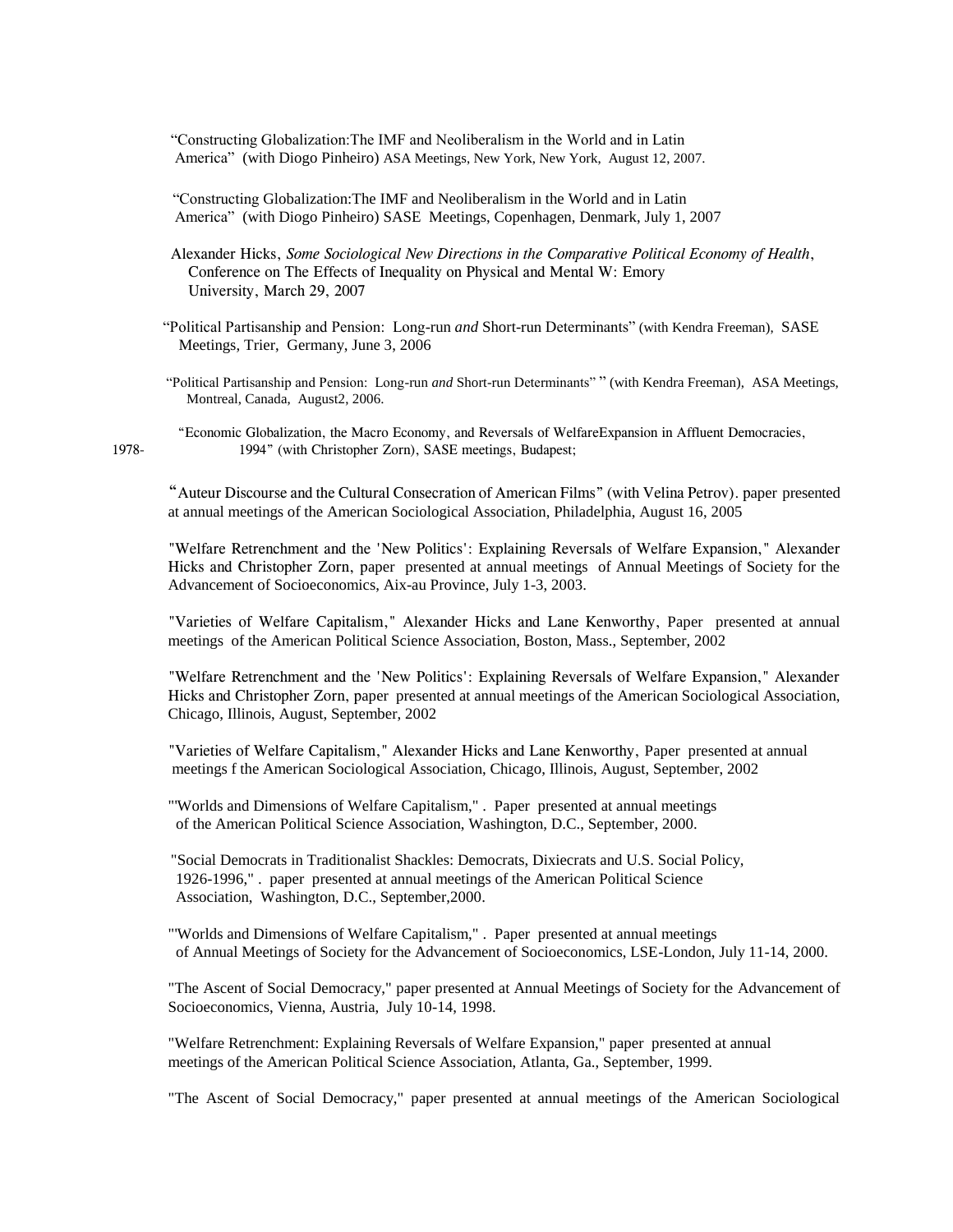Association, Washington, DC, August, 1995.

"Political Resources and the Growth of Welfare Effort," Alexander Hicks and Joya Misra. Paper to be presented at annual meetings of the American Political Science Association, Washington, D.C., September, 1993.

"Emergence of the Income Maintenance State," paper for presentation at session of Robin Styker on "New Direction in Welfare State Research" for meetings of Midwest Sociological Association, Chicago, April, 1993. "Waning Socialist Fortunes: The Politics of Short-Term Growth in Capitalist Democracies" (with David Patterson) for meetings of Society for Study of Socioeconomics, New York, March, 1993.

"The Social Democratic Impact on Income Security and Growth." Paper accepted for presentation at Conference on "The Development and Future of the Welfare State" of the section on "Welfare, Equality and the State" of the International Sociological Association," Helsinki, Finland, August, 1991.

"Catholicism and Unionization in the Post-War Democracies." Joya Misra and Alexander Hicks. Paper accepted for presentation at 1991 meetings of American Sociological Association, August, Cincinnati, Ohio.

"The Long-run Politics of Economic Growth in Rich Capitalist States, 1960- 1986." Paper accepted for presentation at 1991 annual meetings of the Midwestern Political Science Association, April, Chicago, IL.

"Pooled and Cross-Sectional Analyses of State Policy Interventions." Paper to be presented at Conference on The New Compass of the Comparativist, Duke University, April, 1991.

"Class, Industrialism and the State: Explaining Pension Spending." Paper to be presented at the Annual Meetings of the International Sociological Association, Madrid, Spain, July, 1990.

"Class, Industrialism and the State: Program-Specific Explanations of Democratic Capitalist Social Spending." Paper to be presented at Annual Meetings of American Sociological Association, Washington, D.C., August, 1990.

"Political Institutions and Pension Spending in Capitalist Democracies, 1962-1982." Paper to be presented at bi-annual meetings of International Sociological Association, Madrid, Spain, July 8-13, 1990.

"Class, Industrialism and Statist Theories of Welfare Outputs: Which, Where and When." Paper presented at conference on "The Welfare State in Transition," Bergen, Norway, August 24-27, 1989.

"Politics of Economic Growth: Unions, Parties Economics and Growth in Rich Capitalist Democracies, 1960-1986." Paper to be presented at 1989 annual meetings of the American Political Science Association, Atlanta, September.

"Polyarchy and Social Democracy." Paper prepared for presentation at 1988 annual meetings of American Sociological Association, August, Atlanta, Georgia.

"Politics, Pensions and Old Age." Alexander Hicks and Duane Swank. Paper prepared for presentation at 1988 annual meetings of American Sociological Association, August, Atlanta, Georgia.

"Welfare Expansion Revisited: Welfare Policy Routines and Their Mediation by Party, Class and Macroeconomic Epoch, 1957-1982." Paper presented at the 1986 meetings of the American Political Science Association, Washington, DC, August, and at the 1986 Meetings of the American Sociological Association, New York, New York.

"Governmental Redistribution in Rich Capitalist Democracies." Alexander Hicks and Duane H. Swank. Paper presented at 1983 meetings of the American Political Science Association, Chicago, August.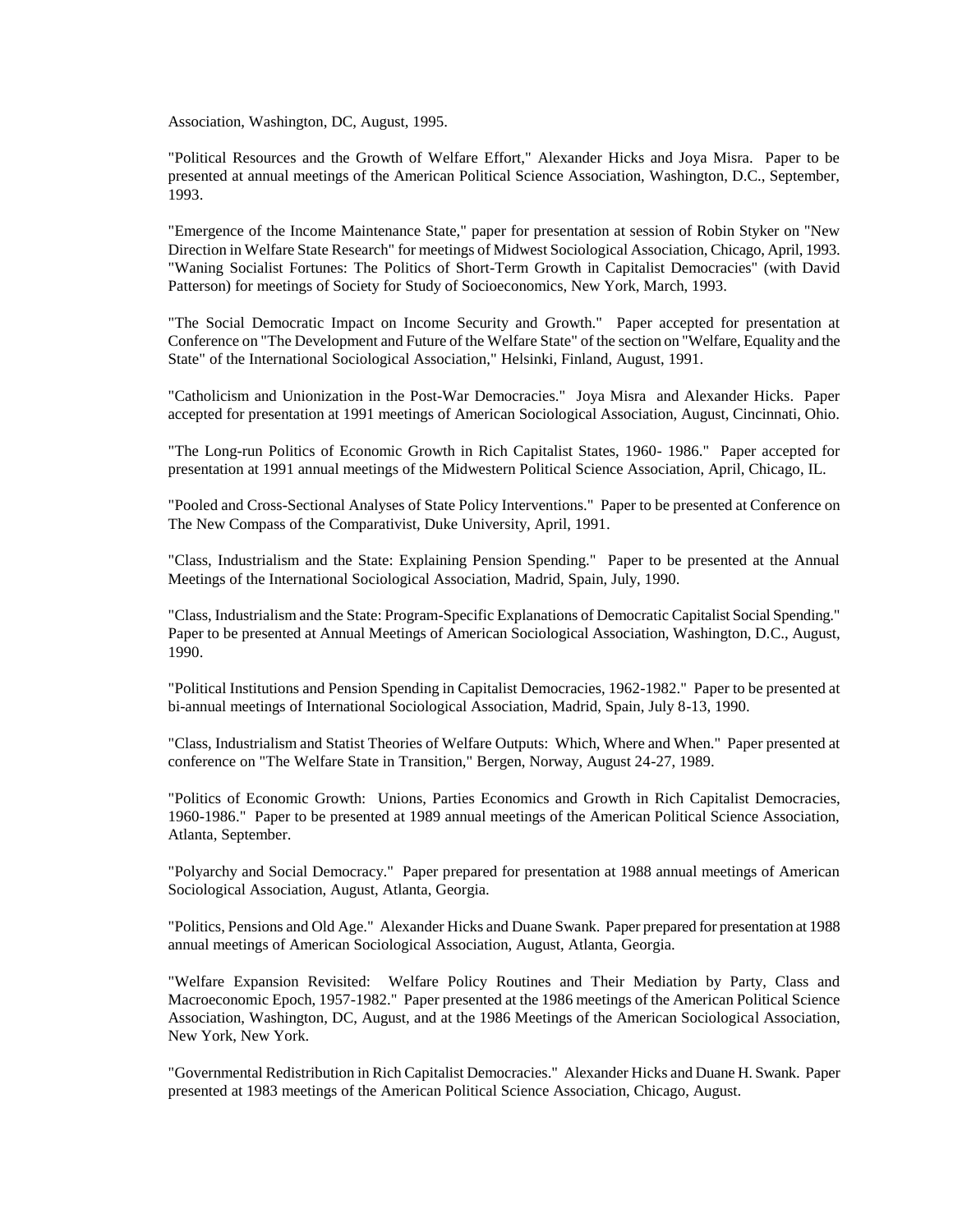"Keynes, Elections and Class: Toward a Theory of U.S. Budget Deficits." Alexander Hicks and Phillip Hanratty. Paper presented at 1982 meetings of Midwest Political Science Association, Milwaukee. Revision presented at 1982 meetings of Conference Group on Political Economy of Advanced Industrial Societies, 1982 meetings of American Political Science Association, Denver, and at Center for Urban Affairs and Policy Research.

"State Policy Determination: Structure cum Choice." Paper presented at the 1981 meetings of the American Political Science Association, Washington, DC.

"Collective Behavior and Public Policy." Alexander Hicks. Paper presented at 1981 meetings of the American Sociological Association, Toronto.

"Paying Off the Poor: The Piven and Cloward AFDC Thesis Revisited." Alexander Hicks and Duane H. Swank. Paper presented at 1981 meeting of the American Sociological Association, Toronto.

"Class Power and Public Policy: Labor, Business, and State Labor Market Policies." Edwin Johnson, Alexander Hicks, and Roger Friedland. Paper presented at the 1980 meetings of Society for the Study of Social Problems, New York.

"Capitalism, Socialisms, and Democracy: Beyond Present Political Economic Trade-offs." Valerie Bunce and Alexander Hicks. Paper presented at the 1980 meetings of the American Political Science Association, Washington, DC.

"Class Power, History and State Policy: The Determination of Redistributive Policy in the American State, 1929-1961." Paper presented at the 1980 meetings of the American Sociological Association and at the 1980 meetings of Conference Group on Political Economy of Advanced Industrial Societies, Washington, DC.

"Values and Social Science: A Typology of Principal Statements." Alexander Hicks. Presented at the Symposium on Values and Social Science, Department of Political Science, Northwestern University, September, 1979. (Listed above under "Published Papers.")

"Explaining Income: A Critique of Status Attainment, Human Capital and Structurally Oriented Approaches." Neil Fligstein, Alexander Hicks, and Phillip Morgan. Presented at the 1979 meetings of the American Sociological Association. Atlanta.

"Class Power and the Political Economy of Policy." Alexander Hicks, Roger Friedland, and Edwin Johnson. Presented at the 1979 meetings of the Society for the Study of Social Problems, New York.

"The Political Economy of Redistribution in the American States: National Corporate Capital, Organized Labor and Electoral Politics." Alexander Hicks, Roger Friedland, and Edwin Johnson. Presented at the 1975 meetings of the American Sociological Association, San Francisco.

# **THESES:**

"The Political Economy of Redistribution: The Case of the American States, 1929-1961." Ph.D. Thesis, Department of Sociology, University of Wisconsin-Madison, 1979.

"James C. Davies' J-Curve Explanation of Political Violence: An Empirical Test." M.S. Thesis, Department of Sociology, University of Wisconsin- Madison, 1973.

# **DEPARTMENTAL SERVICE** (Emory, Department of Sociology):

Chair, Graduate Recruitment and Admissions, Department of Sociology, 2004-present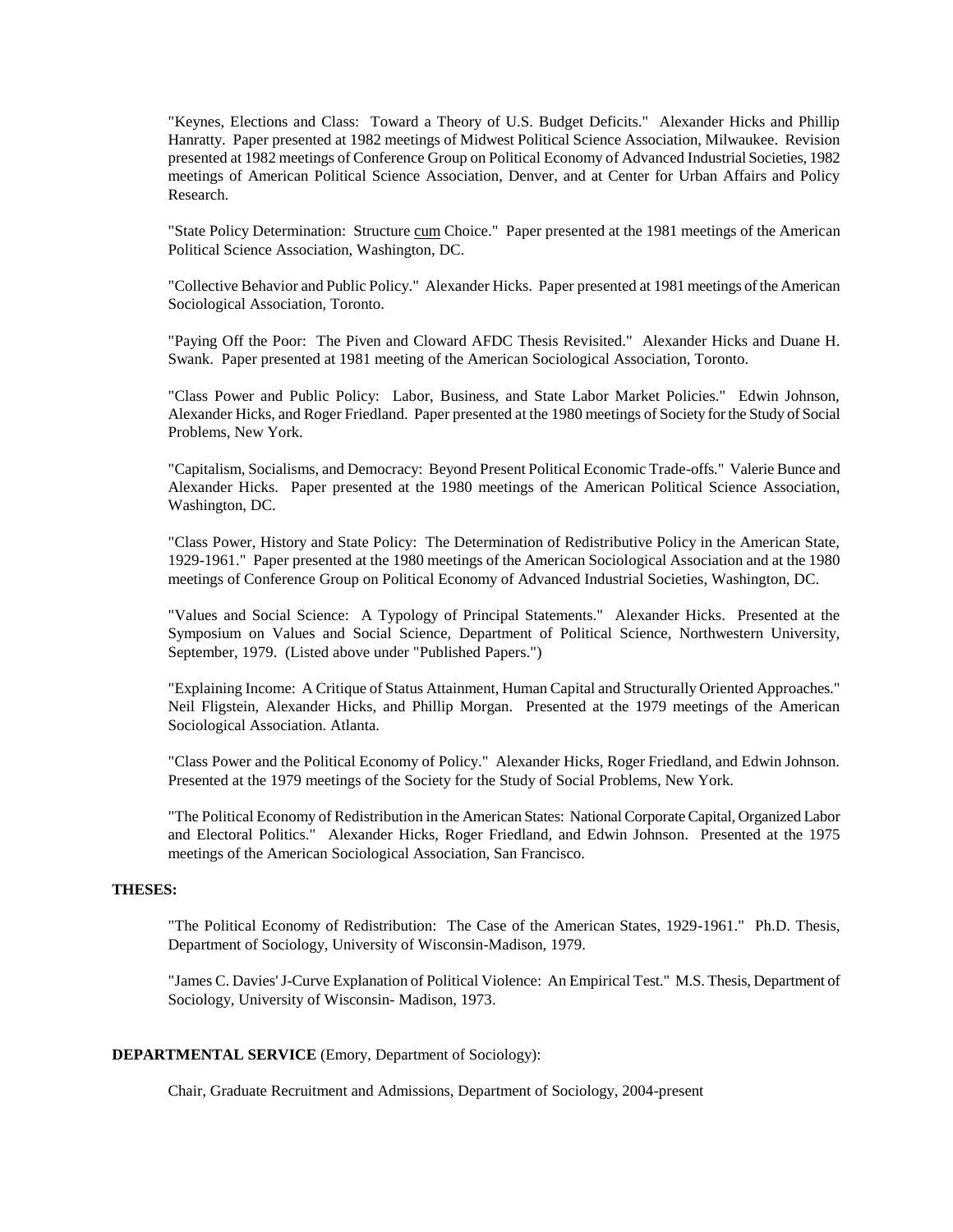Chair, Department of Sociology, 1988-1991

Member, Preliminary Examination Committee (Political Economy, Social Organization, Culture -- virtually annual)

Search Committee, Organizations, Fall, 2001

Search Committee, Social 0rganization and Stratification, Fall, 1999

Search Committee, Gender and Development, Fall 1997

Search Committee, Comparative and Historical, Fall, 1994

Chair, Senior Professor Recruitment Committee, 1988-1989

Member, Social Psychology Recruitment Committee, 1988-1990

Member, Joint Search Committee, Women's Studies/Sociology, 1988-1989, 1990-1991

#### Teaching:

## Ph.D. Theses

In Progress: Number of Committees, 4 (Chair 1)

#### Masters Theses

Completed Theses: Number of Committees, 6 (Chair, 4) Theses In Progress: Number of Committees, 8 (Chair, 3)

Northwestern University: Number of Committees, 10; times as Chair, 5.

#### **Dissertations**

Northwestern University: Number of Committees, 12; 6 times as Chair, 1. Including those of: Louis-Marie Imbeau, "Foreign Aid Giving of Rich Capitalist Democracies." 1984. Assistant Professor, Laval University, Quebec, Canada (Chair) Duane H. Swank, "The Capitalist Democratic Welfare State: A Comparative Analysis of its Ascent and Decline."1984, Professor, Marquette University. (Chair) Desmond King, "Statist Theory of Public Policy," Instructor, Nuffield College Oxford University Len Hirsch, "Dependency and Dependency Reversal." 1980. Director of International Research, The Smithsonian Institution (Chair). Emory University, including Joya Misra, "Family Assistance: A Comparative, Gendered Analysis." Associate Professor, Department of Sociology, University of Massachusetts -Amherst (Chair). John Brueggemann, "Interracial Solidarity in the Great Steel Strikes." Assistant Professor, Skidmore College. Diane Jones, "Social Support and Illness" Center for Disease Contro" (Chair) Tang-nah, Ng, "Globalization and Social Insurance Spending in the Semi-Periphery," University of Singapore (Chair) Lisa Meyer, "Globalization and Women's Progress," SUNY-Genoeses.(Chair) Alma Idiart, "Neo-Liberalism and Infant-Maternity Programs in Argentina and Chile," Fundacion Antorcha, Buenos Aires, Argentina.

## TEACHING (incomplete):

Department of Sociology, Emory University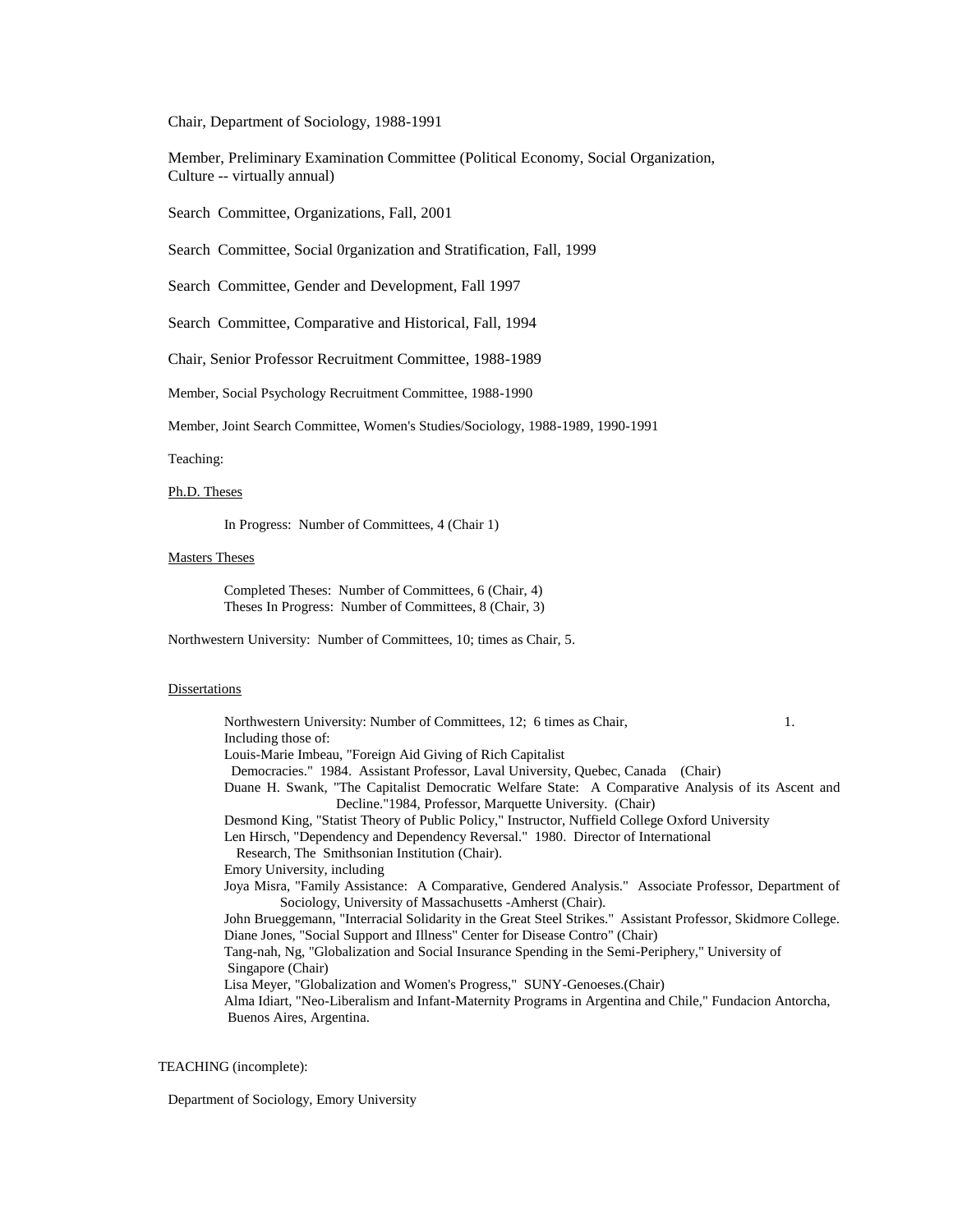Courses Taught 1986-2000 "Advanced Regression Analysis" (701) "Comparative Socioeconomic Policy" (378) "Freshman Seminar: Sociology of Film" (190h) "Introduction to Sociology" (101) "Political Sociology" (311,520) "Public Policy and the Welfare State" (522) "Research Methods" (501) "Sociology of Culture" (321 and 719) "Sociology of Film" (325 "Research Methods" (501), "Comparative Socioeconomic Policy (378) "Sociology of Film" (325), "Sociology of Arts" (522)

Department of Political Science, Northwestern University Courses Taught

> "Introduction to Political Science" (D01), "Intermediate Pollitometrics" (D05), "Logic of Political Inquiry" (C26), "Public Policy" (C50) "Introduction to Political Science" (D01) "Political Economy of Industrial Society" (D08)

Department of Sociology, University of Wisconsin-Madison

1978-Spring "Introduction to Sociology" (Sociology 210) 1977-FallLecturer, "Organization and Society" (Sociology 250) 1974-FallTeaching Assistant, "Multivariate Statistics for the Sociologist" (Sociology 362), with H. Andrew Michener

# **UNIVERSITY AND COLLEGE SERVICE:**

 Member, Graduate Executive Council (GSAS),1995-1998, 2003-2006 (Social Science Chair, 1996-1997, 2004-2005

Member, College Admissions Committee, 2000-2003.

Participant, Gustafson Faculty Seminar, Spring, 2002

Participant, Halle Faculty Seminar on International Relations, Spring, 1999

Member, University Executive Council, 1997-1998

 Member, University Research Committee, 1994-present; **Chair** for Social Sciences, 1995-1996.

Member, Graduate Executive Committee, 1995-1998; **Chair,** Soc Sci, 1996-97.

Member, Faculty Council, Emory College, 1996-1998; Chair, 1997-1998

**Chair**, Departmental of Sociology, 1988-1991

Member, Preliminary Examination Committees, Comparative Western European Politics, Political Economy, Department of Political Science, 1988-present

Member, Preliminary Examination Committee, Political Economy, Department of Political Science, 1988-1992

Member, Woodruff Graduate Fellowship Committee, 1990-1991

Member, Search Committee Women's Studies/Sociology, 1988-1989, 1990-1991